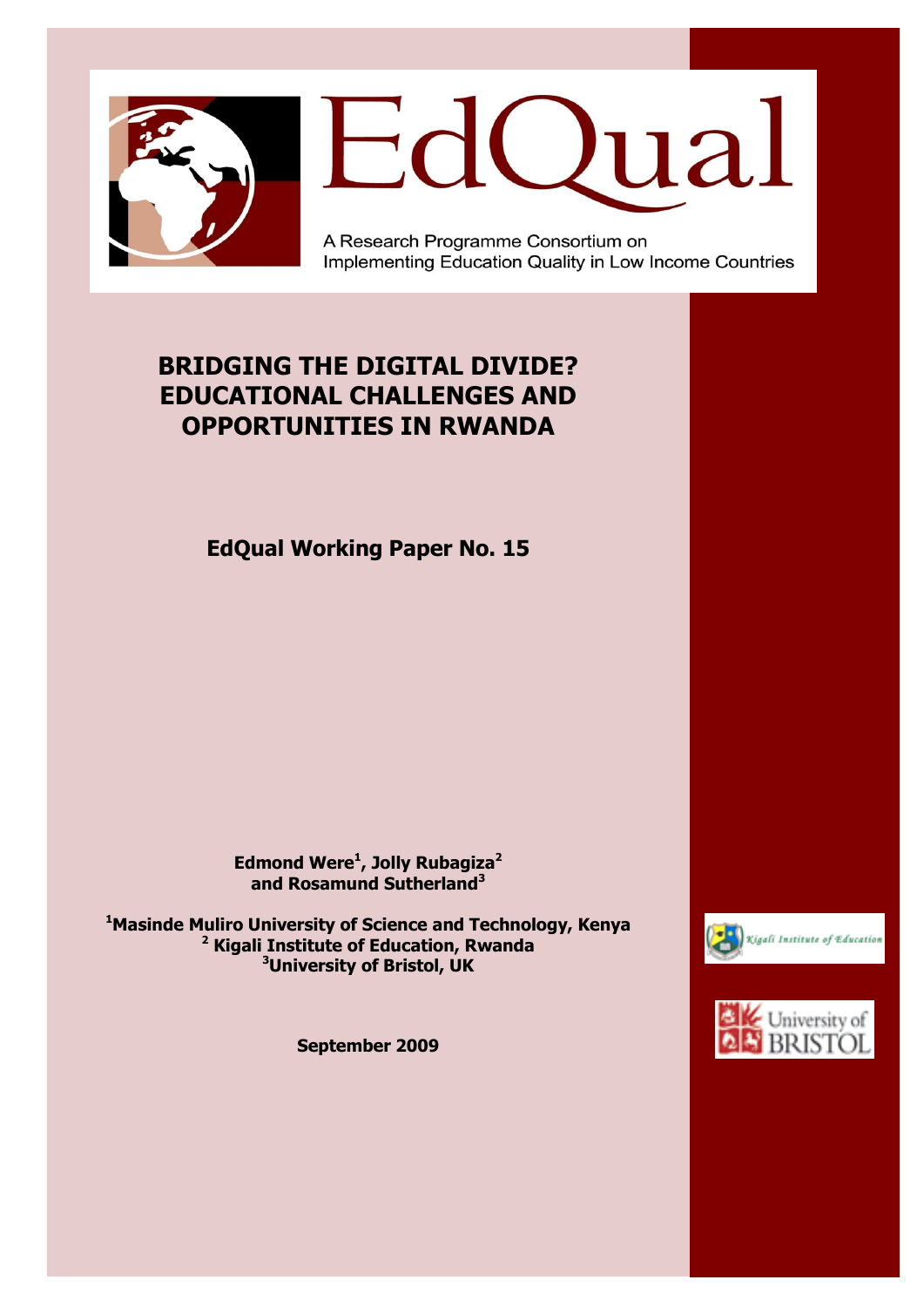

EdQual RPC is a Research Consortium led by the University of Bristol UK and sponsored by the Department for International Development, UK.



The Consortium comprises:

The Graduate School of Education, University of Bristol, UK

The Department of Education, University of Bath, UK

The Institute for Educational Planning and Administration, University of Cape Coast, Ghana The Faculty of Education, University of Dar es Salaam, Tanzania

The Kigali Institute of Education, Rwanda

The Education Policy Unit, University of the Witwatersrand, Johannesburg, South Africa. EdQual also collaborates with the Institute for Educational Development, The Aga Khan University, Pakistan and the Instituto de Informática Educativa, Universidad de La Frontera, Chile.

EdQual runs research projects mainly in Africa, aimed at improving the quality of formal basic education for disadvantaged groups. Our projects include:

Implementing Curriculum Change to Reduce Poverty and to Increase Gender Equity Leadership and Management of Change for Quality Improvement

Literacy and Language Development through Primary Education

School Effectiveness and Education Quality in Southern and Eastern Africa

The Use of ICT to Support Basic Education in Disadvantaged Schools and Communities in Low Income Countries.

For more information and other papers in this series, visit www.edqual.org.

This paper was first presented at the 10<sup>th</sup> UKFIET International Conference, University of Oxford, 15-17 September 2009.

A revised version of this paper has been published in the International Journal of Educational Development (2011) 31(1):37-43.

This Paper has been published by EdQual RPC and funded by the UK Department for International Development, although the views expressed are those of the Author[s].

Extracts from this Working Paper may only be reproduced with the permission of the Author[s]. ©EdQual 2008

ISBN: 978-1-906675-19-6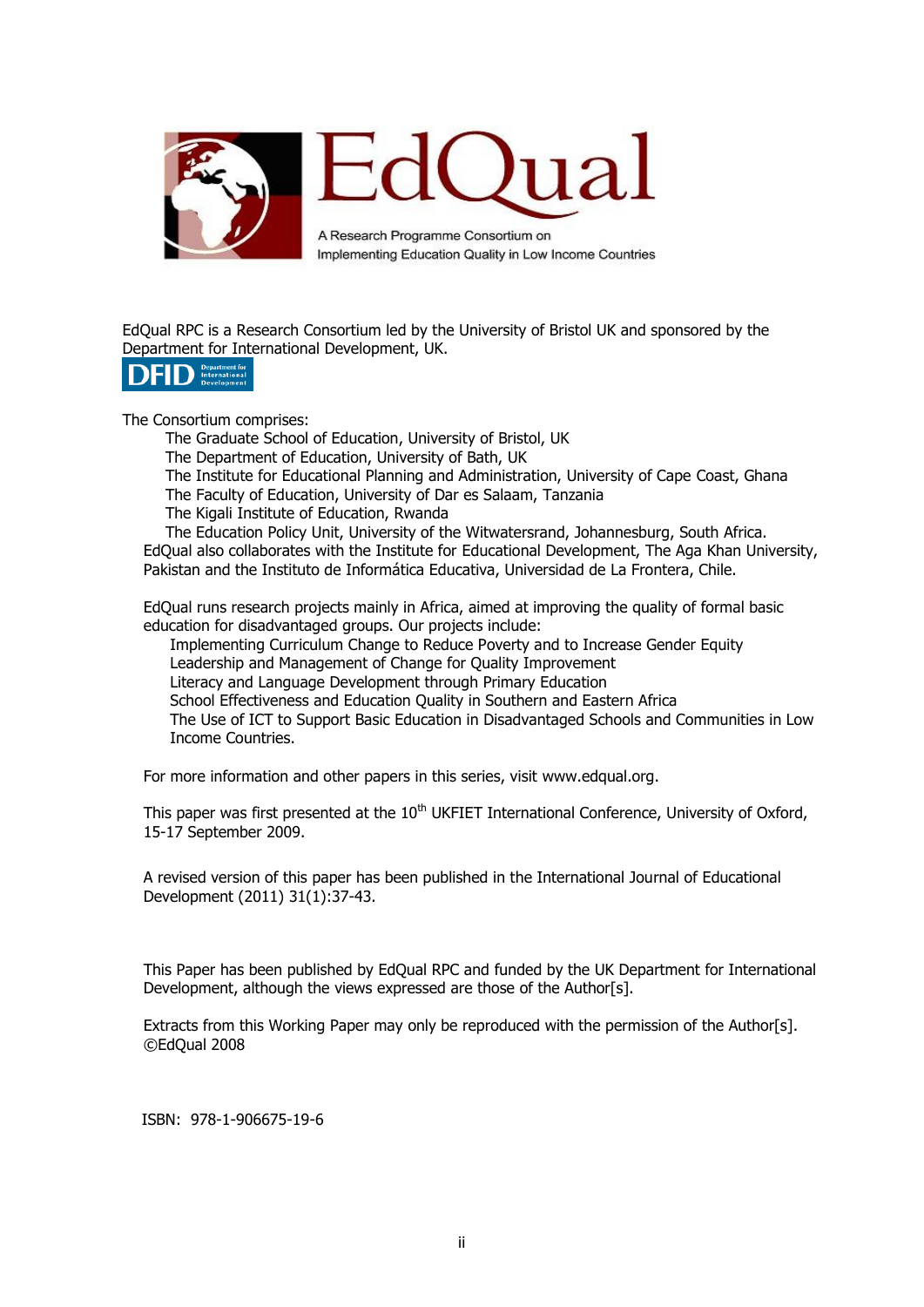### **ABSTRACT**

The digital divide creates and is also a reflection of inequality in society, preventing those with no access to Information and Communication Technology (ICT) resources and electricity supply from accessing the benefits of globalisation and participation in the knowledge-based society. This paper contends that, despite national efforts in providing an enabling policy environment and opportunities for teachers, learners and communities in Rwanda to take advantage of the potential of ICT, increasing numbers of members of social groups (girls, rural teachers and learners, communities) continue to subsist outside the margins of the knowledge society. The digital challenges in education are immense and require a combination of efforts to realise the basic tenets of social justice, that is, redistribution, recognition and participation. It argues further that the digital divide in Rwanda might not be narrowed simply by distributing material digital resources to schools but by recognising the challenges of marginalised social groups in schools and classrooms and ensuring their involvement in the pedagogical process. An EdQual research project is carrying out action research with science and mathematics teachers and learners to establish strategies for making use of existing ICT facilities to enhance pedagogy.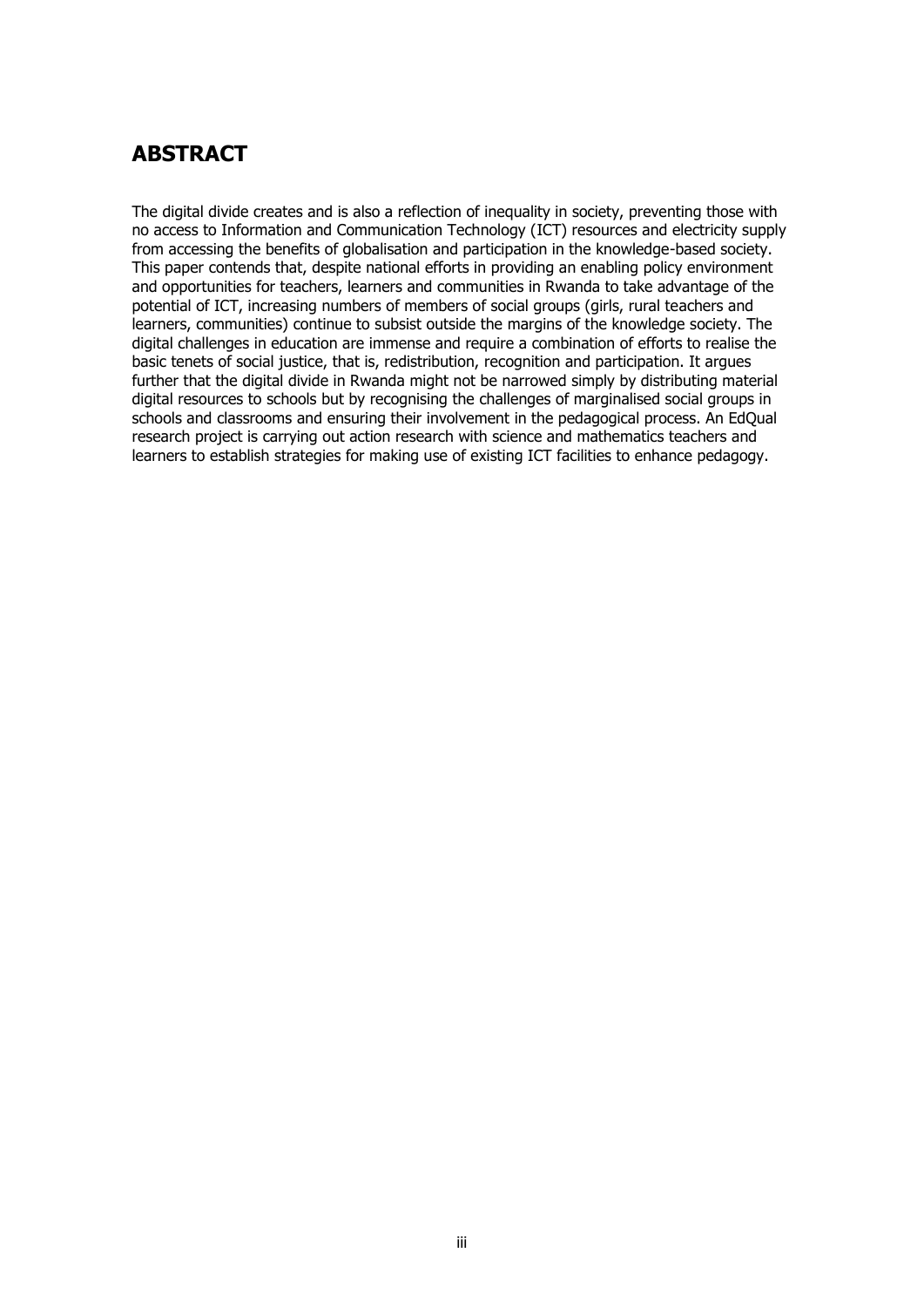# **CONTENTS**

| 3. NATURE OF DIGITAL DIVIDE, SOCIAL JUSTICE AND POLICY FRAMEWORK IN RWANDA  6 |  |
|-------------------------------------------------------------------------------|--|
| 4. FIELD RESEARCH FINDINGS ON THE USE OF ICT IN SCHOOLS AND THE QUEST FOR     |  |
| 5. THE CHALLENGE OF THE DIGITAL DIVIDE FOR EDUCATION IN RWANDA  11            |  |
|                                                                               |  |
|                                                                               |  |

Author for correspondence: Edmond Were at Were59@yahoo.com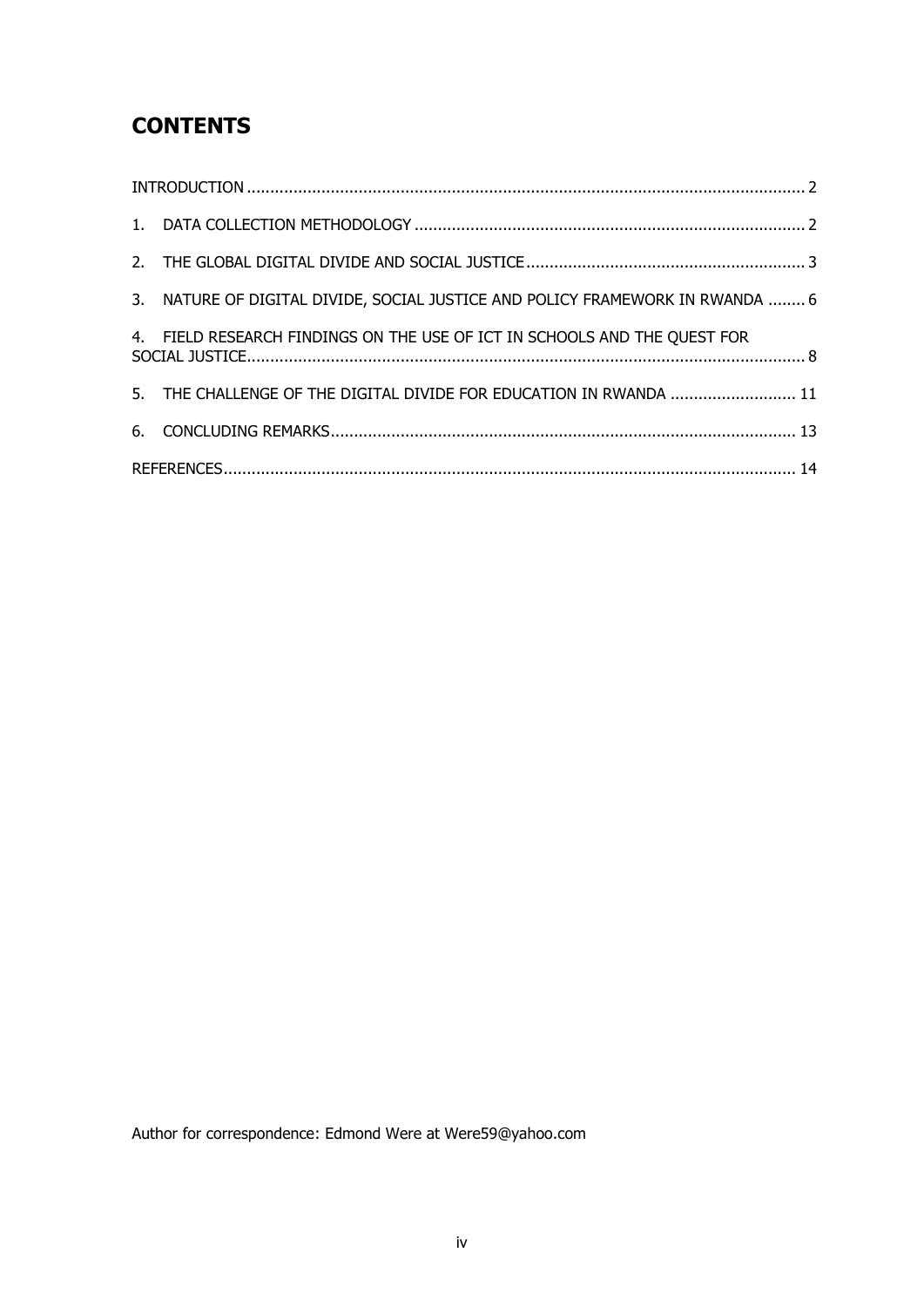# <span id="page-4-0"></span>**INTRODUCTION**

The linkage between Information and Communication Technology (ICT) and social justice generates discourse about the potential of ICT in promoting social change on the one hand and exacerbating social inequalities on the other. Realisation of either effect is related to the level of state intervention or inaction. This paper interrogates this relationship by focusing on the use of ICT in pedagogical processes in Rwandan schools and how this throws light on the nature of the digital divide and social justice within the education system. The concept of social justice is approached from the standpoint of *redistribution, recognition* and *participatory* dimensions as advanced by Nancy Fraser (2001). These dimensions have a particular application in situating the nature and impact of ICT and explaining the digital divide in the process of addressing the problem of marginalised schools and communities. Rwanda, like most developing societies, has experienced marginalisation with regard to both a lack of equitable access to material digital resources in schools, and an inability to get into the mainstream of social change processes due to a preclusive cultural domain that discriminates according to gender, incomes and status. In addition, there has been a lack of active engagement by teachers and learners in educational empowering processes due to a virtual lack of "social arrangements that permit members of society to interact with one another as peers" (Fraser 2001). It is in this context that the mainstreaming of ICT in education can be discerned to benefit from ICT resource redistribution in schools, and a recognition of the socially marginalised"s participation in the knowledge economy without social encumbrances. It is argued, therefore, that social justice can be realised through ICT-enabled education that is buttressed by redistribution processes, recognises and integrates marginalised schools and social groups, and facilitates participation in social change processes in schools. Such education processes would help close the existing digital gap in Rwanda. This framework informs our analysis of the relationship between the digital divide and social justice with particular emphasis on the use of digital resources in basic education in Rwanda.

It is presumed from the outset that ICT can enhance social inequalities (based on gender, income and class) in contexts where existing social inequalities predetermine the ease of communication and access to the knowledge society. Thus, schools that are endowed with ICT infrastructure are better positioned to draw benefits that arise from continued access and use of ICT for teaching, learning and communication. On the contrary, schools lacking in ICT infrastructure would not benefit from new knowledge, skills and traits that emerge with access to digital technology. It is further assumed that deliberate interventions in teaching and learning with ICT facilitates the realisation of social justice by making available ICT resources in schools, and hence contributing to bridging the digital divide that may exist both between schools and within schools. In essence, the digital divide is a reflection of social injustice and existing social inequalities that may also assume technical, economic, national, regional and global realities.

# <span id="page-4-1"></span>**1. DATA COLLECTION METHODOLOGY**

The findings presented in this paper are drawn from a five year ongoing research programme on implementing education quality in low income countries (EdQual) that started in 2005-2010. The research is being carried out through the collaboration of partner universities in Rwanda, UK, Chile and South Africa, inquiring into the use of ICT in basic education in schools and marginalised communities in Rwanda and South Africa. The overall design of the research was conceived as a collaborative action research enquiry involving researchers in the four countries working with teachers and learners in Rwandan and South African schools. This paper, however, only draws on data from Rwanda, where the majority number of participating schools and teachers came from.

The research design was a cyclical action research carried out in phases, first in six schools with an additional six schools brought on board in the second year. Researchers from Kigali Institute of Education (KIE, the EdQual host institution in Rwanda), visited twelve partner schools at least once a month, from January 2007 to January 2009 and worked with not more than four mathematics and science teachers per school on using ICT to support teaching and learning. Schools included three primary schools and nine lower level secondary schools.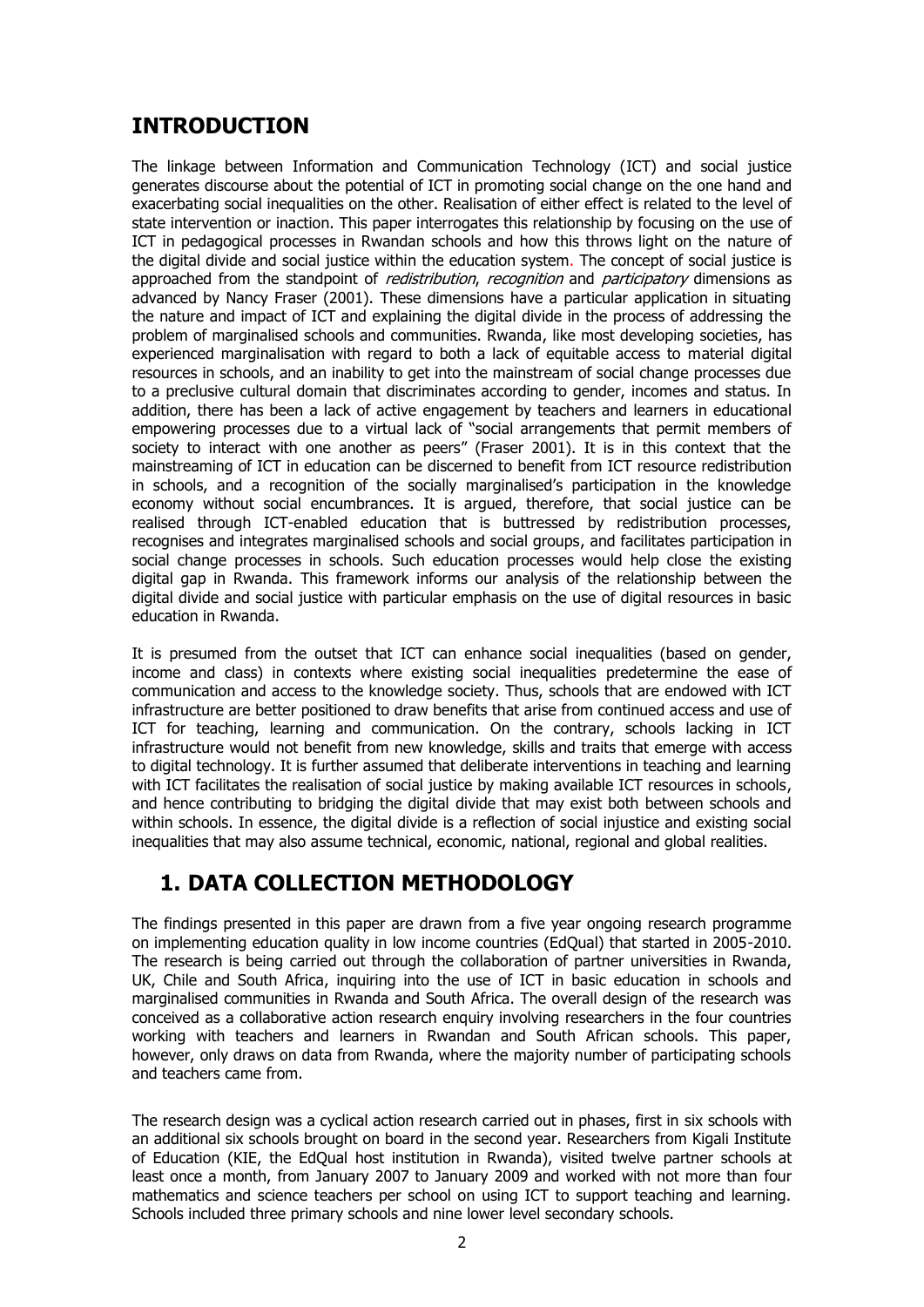Methods of data collection included use of questionnaires, video recording of lessons, classroom observations, focus-group interviews with learners and teachers separately, usually through the use of stimulated video recall. Teachers also kept a record of their work that was discussed from time to time with the KIE researchers along with their lesson plans during the schools visits. In addition, data was collected during the annual teacher training workshops that brought together all the teachers in the participating schools. During such workshops, teachers not only received training on using ICT in teaching and learning from the team of researchers collaborating in the study, but also had time to share experiences, learnt from each other and reflected on their practice. Ongoing data analysis was a significant feature of the research as it progressed through the different stages starting with the immersion phase, when a number of schools were visited before selecting those to work with, throughout the baseline studies carried out and the interventions in schools.

#### <span id="page-5-0"></span>**2. THE GLOBAL DIGITAL DIVIDE AND SOCIAL JUSTICE**

This paper is informed by a variety of literature on the digital divide and social justice. In particular it borrows from Nancy Fraser"s argumentation on social justice dimensions of redistribution, recognition and participation and how they interrogate inequality and inequity in a knowledge society. To this extent the digital divide is considered to be a reflection of skewed material (technological) resource distribution in society especially in favour of high income and/or technologically endowed regions. Maldistribution of technological resources consequently engenders the emergence of social divides based on access to ICT resources. The use of the term "digital divide" has become prominent in the education realm to describe variances of accessibility, utilization and networking among teachers and learners around the world. In this respect, resultant patterns of social exclusion and marginalization have been discerned. This scenario is relevant because ICT and education have become intimately intertwined as the role of ICT in enhancing quality in the educational process has become more recognized.

The digital divide, according to Africa News:

is not just countries without computers it is also when you have a computer but you do not know how to use it. This is what happens in third world countries that do have little access to computers. They cannot use them because they do not have the means of education to learn. (Belden 2004)

Lack of knowledge to use digital equipment is thus a debilitating factor that has been attributed to social parameters such as gender, age, income, race, educational background, geography and disability, among others (Selwyn and Facer 2007). At the global level, the digital divide reflects the existing economic divisions in the world today and continues to have implications on social justice. While richer countries, for example, are able to provide Internet facilities and other information technologies to their citizens in their educational settings, learners from poorer countries where Internet and other technologies are not easily accessible are not benefiting from the information age and cannot, therefore, compete in the global economy. In the same vein, disparities in terms of access to information technologies also exist among groups of people within richer and poorer countries based on their social economic status, rural/urban and gender differences. This means that some social groups worldwide are facing exclusion from both educational opportunities and overall access to technology. The following analysis illustrates the depth of the digital divide in different regions.

Regional maldistribution of material resources has been recorded across the globe according to gender, income, age, location and in the USA, Republic of South Africa or Australia, according to race groups (Cisco 2006). In this respect we can delineate a North-South cleavage characterised by technological, digital and income disparities. In the current post-modern technological development agenda the North South divide would describe a digital divide between social groups that have access to the Internet and those that do not. This would further encompass differences in skills that people of the North and South have, that is, the divide between peoples who are at ease using technology to access and analyze information and knowledge and those who are not. Such differences have not facilitated interactivity between the peoples of the North and the South, especially in terms of sharing knowledge and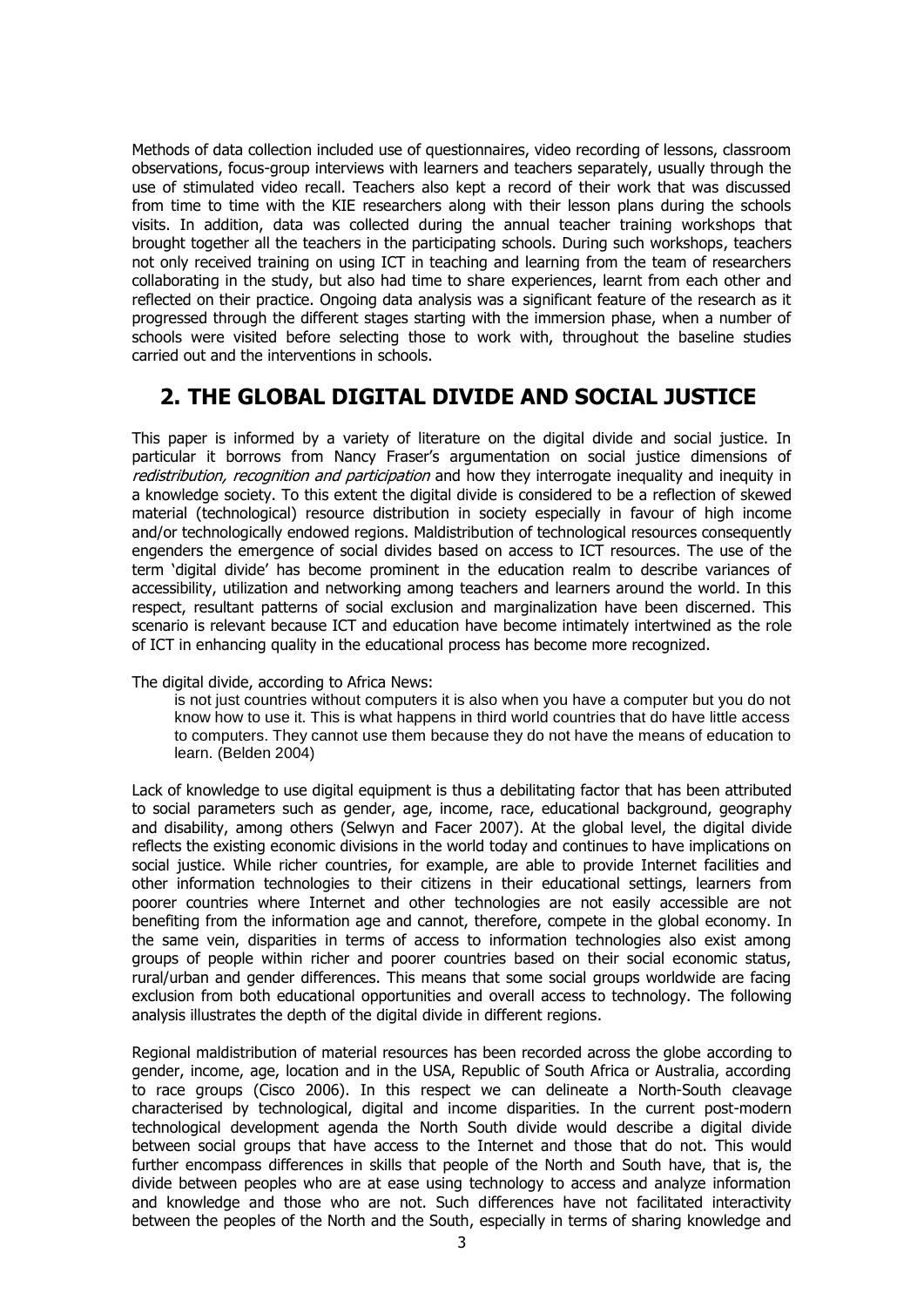skills that would create prudent impacts on social livelihoods. To a large extent, therefore, most social groups in the South have remained unrecognised hence strengthening the stereotypes that have existed overtime.

A key feature of the global digital divide lies in the frequency of use and the extent of accessibility to ICT infrastructure by social groups in the countries of the North. This explains the magnitude of participation by social groups in these countries and provides a solid comparative framework between countries of the North and the South. Statistics from Canada (Statistics Canada 2008) in their 2001 Internet Use Survey provides a diversity of statistical data with regard to social and regional gaps recorded within the country in the use of ICT based on age, rural vs urban areas, country of origin, income and education. The United States of America and the European Union also depict versions of the digital divide with gaps recorded in various population groups. Pew Internet for example, records that "55% of adult Americans have broadband Internet connections at home, up from 47% who had high-speed access at home in 2007" (Pew 2003). A striking feature of the digital divide has been experienced in China where there are 253 million Internet users and the Internet population grew by 20% in 2006 (CIA 2009). However, this figure relates to less than a quarter of the Chinese population who have access to the Internet and the digital divide is growing in China due to factors such as insufficient infrastructure and high online charges (Spencer).

Africa has recently recorded an increase in the proportion of its population being connected to various forms of ICT, especially in mobile telephony although a large proportion remains unconnected (World Summit on Information Society 2005). The International Telecommunications Unions reports that "less than 3 out of every 100 Africans use the Internet, compared with an average of 1 out of every 2 inhabitants of the G8 countries" (ibid). It further states that 75% of Africa"s 26 million fixed lines are found in just 6 of the 55 African countries. Whereas Africa has an average of 3 fixed lines per 100 people, the Americas region has an average of 34 fixed lines per 100 people (ibid). This scenario describes a generalised understanding that those countries that are endowed with modern digital resources tend to report improved livelihoods while those with fewer digital resources comprise the have-nots of the world. This may explain the internal social configurations in individual countries (Mehra (2004) most particularly those associated with the problem of persistent poverty and social inequality (Servon 2002); a theme which Fraser (2001) has identified as being crucial in understanding the problems of emerging knowledge economies. According to Fraser (2001) social injustice is a consequence of poverty, exploitation and inequalities arising from misrecognition of cultural varieties that enrich society. Recognition would hence facilitate the mainstreaming of modern skills across cultures and make possible a "multimodality of technological access and use" (Fraser 2001, Selwyn and Facer 2007).

Selwyn et al, (2007) observe that there have been both optimistic and pessimistic beliefs about integrating technology into education. On the one hand, this has been seen as a significant opportunity to reduce social inequalities in educational participation, while on the other hand pessimists point towards the capacity of technology-based learning to increase levels of social exclusion from learning. They observe further that cost continues to be the biggest barrier to formal learning, and it is not clear whether technology based education will eliminate this. This is more so when the cost of IT equipment is still high, and where facilities are provided by the government or support organisations; opportunity costs, transport costs and other institutional barriers remain, especially for the poorer groups. In the case of Africa, the concept of marginalization captures the notion of underserved constituencies which include scattered and rural populations, groups traditionally excluded from education due to cultural or social reasons such as ethnic minorities, girls and women, persons with disabilities and the elderly as well as all others who for reasons of cost or time constraints are unable to enrol.

Marginalisation, poverty and social inequality on the African continent can, therefore, be fairly attributed to a lack of accessibility to development information arising from a general absence of related access to ICT infrastructure by a large percentage of its population. This has, as a result, made possible a resurgence of disparate marginalised and vulnerable groups that are susceptible to preventable communicable and reproductive diseases, and malnutrition, etc. In an increasingly globalising world such despicable deprivation of a majority of a continent"s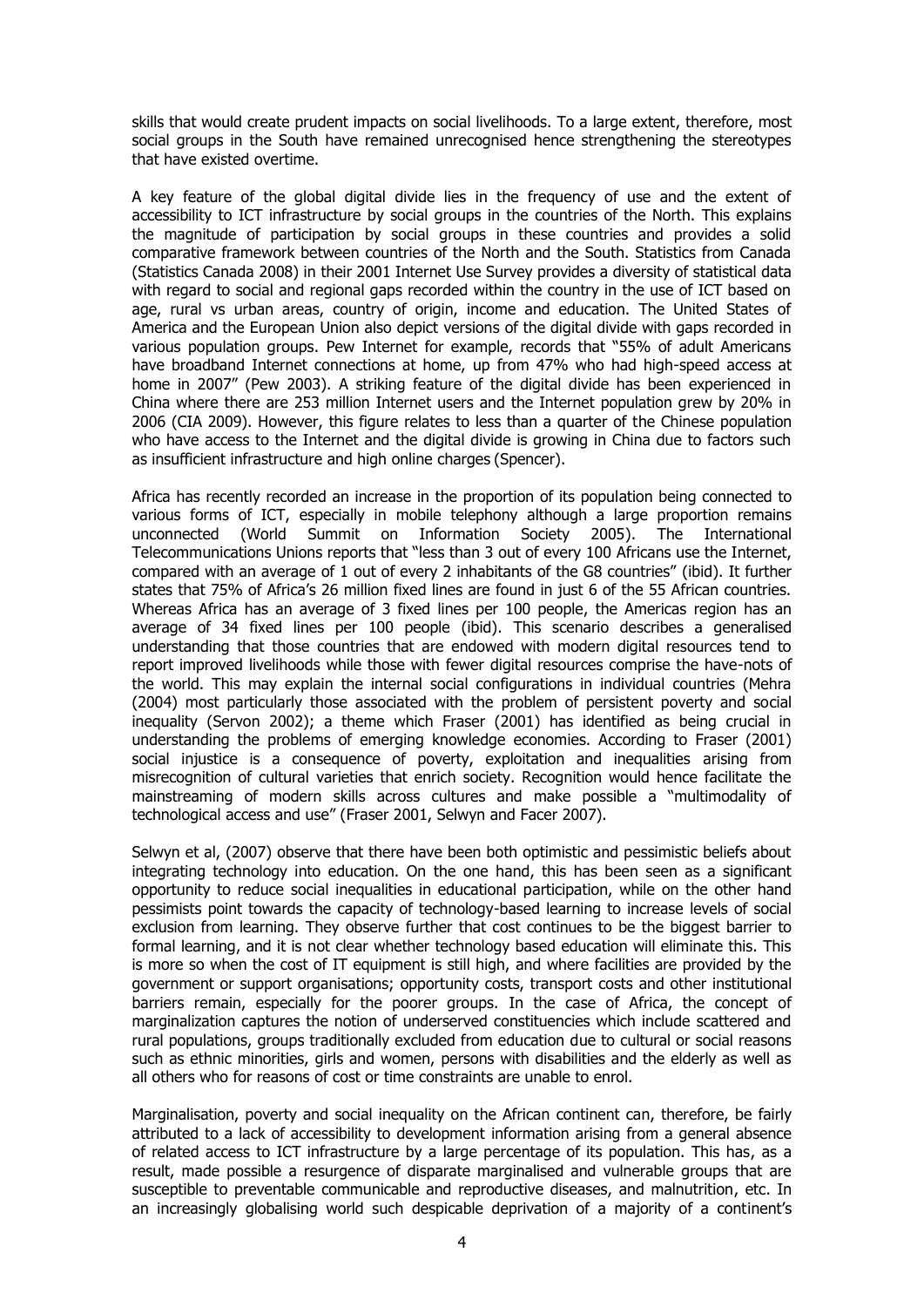population spells a certain level of state inability to offer social cushions. This scenario is best captured by data from the International Telecommunication Union (World Summit on the Information Society 2005).

The gender dimension of the digital divide also emerges strongly in the discourse on social justice. In Fraser"s (2001) analysis, the dimensions of recognition and participation aptly capture the debate on gender discrimination in the knowledge society. Misrecognition, according to her, "consists in the depreciation of group specific cultural identity by the dominant culture and the consequent damage to group members' sense of self", (Fraser, 2001: 7). This has been supported by a rigid patriarchal structure that emasculates the potential of women in society under the pretext of adhering to age-old traditional practices. It has, in turn, caused social dislocations in society based on inherent exploitation, discrimination, and stereotyping, in essence marginalising the women folk to the social periphery. This argument has been developed further by Huye and Sikoska (2003); Kennedy, Wellman, Klement (2003) and UNDP/UNIFEM (2004).

Wajcman and Lob (2006), take the argument further by introducing a technofeminist approach which is optimistic about opportunities opening up for women. "Indeed (we) see digital technologies as being fundamentally transformative, unlike previous technologies that were more biased towards the masculine gender. (Wajcman and Lob, 2006: 3). They argue that early concerns about women being left out of the communications revolution and being victims of the digital divide, now seem misplaced. "A proliferation of mobile phones, the Internet, and cyber cafes are providing new opportunities and outlets for women (ibid)". They argue categorically that "while early adopters of the Internet were overwhelmingly men, recent data from the USA shows no gender difference in Internet use", (ibid: 2). The situation in Africa, could, however, provide a different version of the story. In China female Internet take-up rose from 12% to 39% by 2005. Wajcman and Lob, however, refer to the rise of cyber-feminism in which it is posited that the:

virtuality of cyberspace and Internet spell the end of the embodied bias for sex difference. This blurs the boundaries between human and machines and male and females, enabling their users to choose their disguises and assume alternative identities. The basis of cyber-feminism is that digital technologies are based on brain rather than brawn, on networks rather than hierarchy and they herald a new relationship. In cyberspace all physical bodily cues are removed from communication. As a result our interactions are fundamentally different because they are not subject to judgments based on sex, age, race, voice accent or appearance. (ibid: 4)

As a result, Fraser suggested that:

members of the misrecognised groups must reject such pictures in favour of new selfrepresentations of their own making. Having refashioned their collective identity, moreover, they must display it publicly in order to gain the respect and esteem of their society at large. (Fraser, 2001:8)

Mottin-Sylla (2004) in the *African Environment* online journal posits that there is a definite digital gender divide in Francophone Africa, as in other parts of Africa. However, it avers that: an analysis of the gender divide cannot be summed up by disparities in terms of access: for women, ICTs are not just another tool. Their strategic importance is linked to that fact that they can be used to fight the issues at the root of women's marginalisation and isolation, because ICT provide for expression and community action, p.30.

Making ICT available to various social groups therefore enhances active participation, and this is as applicable to the social field as it is in education. Its absence locks up the potential of vulnerable and marginalised groups and justifies social injustice in poor societies. There is, nevertheless, a crisis of digital resource availability in the developing world which exacerbates social injustice and inequality. Available global data presents a depressing picture of unequal access to ICT infrastructure, knowledge, skills and information between continents. The digital divide, and hence social injustices, are worse in countries that do not have adequate resources to invest in science and technology but have to grapple with the basics of daily livelihood. As a result, the effects of poverty continue to subsist within marginalised population groups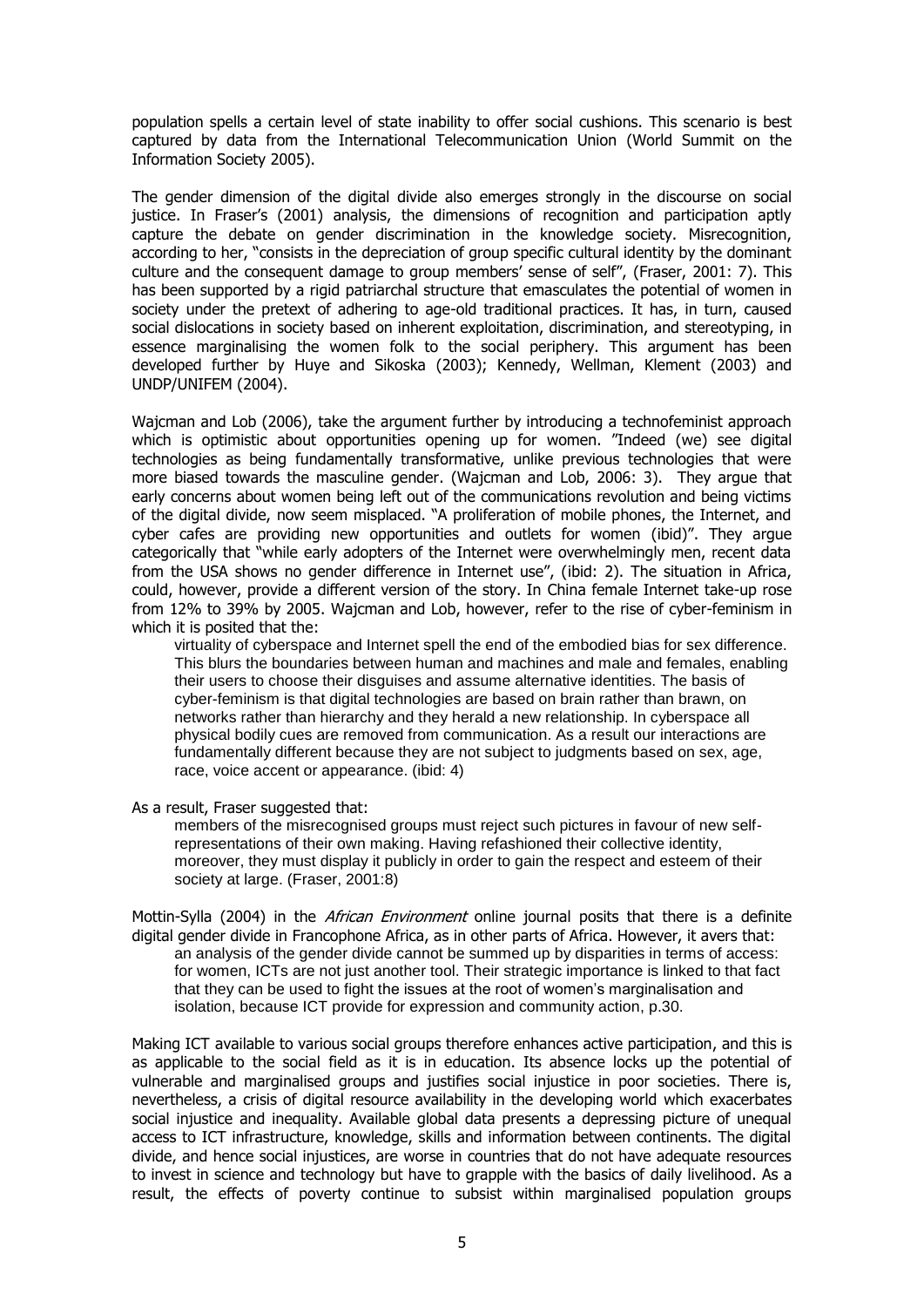categorised particularly according to location, gender, age, education, socio-economic status and even race.

#### <span id="page-8-0"></span>**3. NATURE OF DIGITAL DIVIDE, SOCIAL JUSTICE AND POLICY FRAMEWORK IN RWANDA**

Due to social inequalities, Rwandan schools and sections of the population traditionally left out from the mainstream education benefit less from the introduction of ICTs in education. The 1994 Genocide introduced a population group, which to this day is more vulnerable, and without extra assistance may not fit well into the mainstream development process. These include the orphans, child-headed households, and widows, all of whom are susceptible to the forces of marginalization. To tap them will require concerted efforts including the use of modern ICTs to ensure that they acquire knowledge and skills that will make them useful members of society.

Schools in Rwanda can be categorised as urban and rural. Urban schools tend to be well resourced as opposed to rural schools. Urban schools benefit from economies of scale and externalities which exist as a result of urban planning and development. The urban schools therefore have an opportunity to benefit from good road networks, electricity and fixed and mobile telephone networks. Rural schools tend to lack most of the amenities of urban areas and yet the number of children in rural schools is more than that in urban schools. Rwandan schools are also commonly categorised as private and public, whereby, in most instances, public schools are resource advantaged as opposed to the many emerging private schools. It is also the public schools that admit the better performing students, the majority of whom (60%) are usually male students, and where the reverse is also true for the private schools with majority female population (Rwandan Ministry of Education, 2006). This may have implications for female students" participation and access to ICT facilities. However, there are a few private schools which are elitist and hence have the resources to invest in information communication technologies and these are growing in number.

In Rwanda marginalization and being disadvantaged can also be applied to gender disparities. Women are likely to be more disadvantaged than men in terms of access to information and communication technology. In a review conducted by Derbyshire (2003), it was reported that more girls than boys are likely to be deprived of opportunity to gain ICT related knowledge and skills since less girls than boys access secondary school and higher education in the first place. Once in school, girls have less access to the limited computers since they are out-competed by boys. Other issues highlighted were: girls were less confident in using computers, and teachers, as well, exhibited biases against girls through having lower expectations about their competences. It was noted however, that girls benefited more from internet access especially as regards accessing information on reproductive health and sexuality, which information is usually difficult to get from parents and other adults given the conservative nature of the society, (ibid., 2003).

In order to circumvent the problems of inaccessibility and participation in the use of ICTs as noted above, there must be a deliberate policy to close this divide. In Rwanda a number of initiatives to promote ICT use have been put in place, , however, strategies to include the more disadvantaged groups are yet to be outlined. Nevertheless, the pivot of the national policy framework in Rwanda has been the engagement of the population in building a modern and middle-income knowledge-based economy by 2020. This has been framed within a context of past social, economic and political injustices that were visited on the population for a long time since colonial times. The Vision 2020 expressly states that ICT would be a driver of all sectors of the economy. Notwithstanding this, however, an Infodev Survey conducted in 2007 in Rwanda found that only 7% of the population had ever used the Internet and 71% had never heard about it (Farrell 2007: 7). The same report summarises that by 2004, per 1000 Rwandans there were 3 telephone mainlines, 16 mobile subscribers, 65% population covered by mobile telephony, 4 personal computers and 2 TVs (ibid).

In the education sector only one secondary school had a computer by 2000. However, by 2007 over half of primary and secondary schools had computer hardware and over 2000 teachers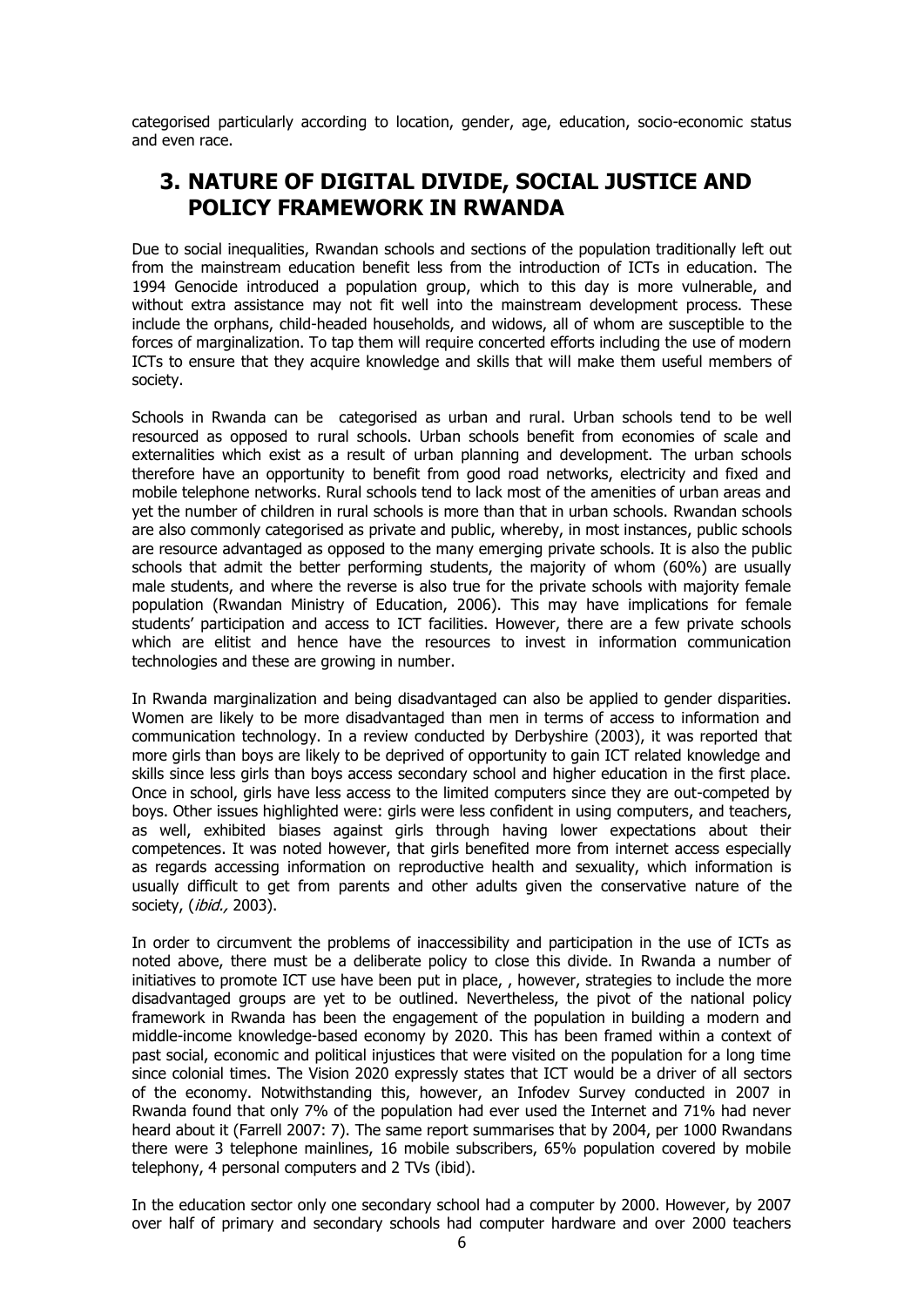had been trained in basic ICT skills. It was envisaged then that by 2008 all secondary schools would have Internet connectivity. Of course quite a number of developments have taken place since 2000 to concretise access and use of ICT in the country. The number of mobile subscribers has increased by leaps and bounds, let alone the number of TVs, fixed lines, Internet cafes, and the number of women that have access to Internet, especially in the urban areas. These figures demonstrate the efforts toward digital resource redistribution that Rwanda has affected in a span of 15 years after the 1994 Genocide. Resource redistribution is therefore a key element in attainment of social justice in the education sector, especially through equitable distribution of ICT infrastructure and empowering teachers with ICT skills for teaching and learning. The education sector has also been buttressed by a communications infrastructure that is albeit young (Farrel 2007, Daily Monitor 2005).

The mainstreaming of ICT into the sectors of the economy has followed a deliberate policy that would ensure equitable resource redistribution and identification of sub-sectors that would require additional resources to attain parity. The mainstreaming of ICT in education targets awakening sections of the population and redirecting the national energy into materialising the knowledge economy. In addition, education would instil a conscience of "independence and give voice" (Fraser 2001) to the teachers and learners especially with the increased use of ICT for teaching and learning. In this regard a participatory framework for realising justice in schools must focus on pedagogical reform to empower teachers who in their pursuit for continuous professional development would require "institutionalised patterns of cultural values that express equal respect for all participants and ensure equal opportunity for achieving social esteem" (Fraser 2001). Teachers would require values that do not demean or deny participation based on gender, regional or economic status of the learners. ICT has been eulogised to instil participatory values and its absence is a drawback in the attainment of social justice in the classroom.

The role of education is crucial for young people in Rwanda who comprise 70% of the Rwandan population, with over 50% aged 18 years and below (UNICEF 2007). The Government has notably instituted the use of ICT in basic and secondary education for purposes of empowering the youth to actively participate in the envisaged knowledge economy. This has been facilitated by the creation of an ICT unit in the Ministry of Education which oversees mainstreaming of the use of ICT in the non-tertiary sector, in particular (Rwandan Ministry of Education 2008). To a large extent the actions of the Ministry have seen an expansion of ICT infrastructure in Rwandan primary and secondary schools and the teaching of basic ICT skills to teachers and students since 2005.

The ICT in education policy is thus a crucial building block towards attainment of digital literacy among teachers and learners and will hopefully close the digital divide and attendant social injustices that exist in the country. This applies to all sections of the education sector from basic to tertiary level. Apart from envisaging an increased *access* to basic education for all, both formal and non formal, using ICT as one of the major tools for learning, teaching, searching and information sharing the ICT in education policy intends also to improve the quality of basic education and promote independent and *lifelong* learning, especially for secondary and tertiary education, etc.

The ICT policy environment that aims at resolving the digital divide in Rwanda is further strengthened by the National Science, Technology and Innovation Policy of 2005. This policy spells out the importance of ICT as lying "less in the technology itself than in its ability to create greater access to information and communication in underserved populations" (Republic of Rwanda, 2005, p. 26). It focuses on the application of knowledge and information technology in the fields of intelligence systems and decision making. To achieve this, the policy proposes to, among others things, promote the use and integration of science and computer literacy in schools and in various workplaces as well as intensify training efforts in technical and scientific fields to advance absorption and understanding of the technologies.

Rwanda has also focused on the promotion of science and technology disciplines in the whole education system from primary to university level supported by a modern ICT infrastructure (Rwandan Ministry of Education 2006). The One Laptop Per Child initiative was officially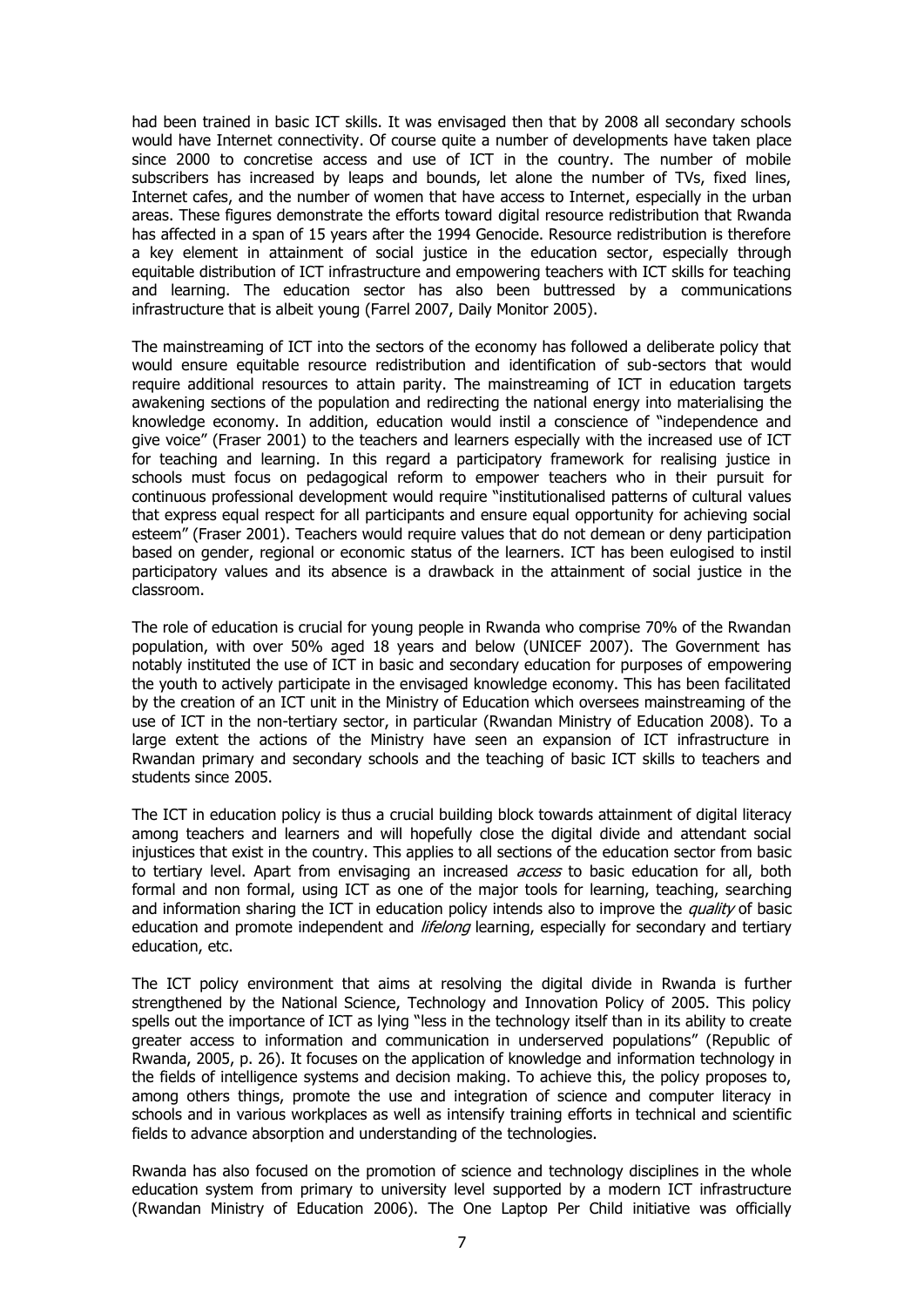launched in October 2008 and has so far supplied over 5000 laptops in three districts and the government planned to procure 50,000 more laptops in 2009 (Karuhanga 2008). At secondary level, pupils in science section take mathematics, biology, chemistry, physics and information technology in different combinations. Since 2007, ICT was also officially introduced as a subject in the secondary school curriculum. The Ministry, however, laments that:

enrolment in science, technology and related fields remains low let alone the supply of laboratory equipment. Out of 64936 students in the second cycle of secondary education, only 13282 are in science streams and of these girls account for only 4138. Girls' participation in science and technology is still much lower because of gender stereotyping (Rwandan Ministry of Education).

At the higher education level, teacher training institutions such as the Kigali Institute of Education (KIE) admit a disproportionate number of students into science combinations. Since 2005 KIE has been admitting over 60% of trainee teachers into science disciplines such as biology, chemistry and education, physics, mathematics and education, ICT and education. In addition, all teacher trainees attend compulsory classes in ICT throughout their four year training period. It is envisaged that the graduates will venture into the knowledge economy that the country has set its future hopes onto. The implication of these actions in the education system in Rwanda for the digital literacy are encouraging as well as daunting.

The (Rwandan) National Information and Communication Infrastructure (NICI) Policy of 2000 also recognises ICT-driven education as a driving force for development. Education policy actions associated with NICI include the use of ICTs for formal and informal education, improvement of formal and informal education in ICTs, raising of public awareness of ICTs, helping educational institutional improve their business processes and promotion research and development (Republic of Rwanda 2007, Harrison 2005). The Daily Monitor Supplement (2005) sums up the sentiments of the government of Rwanda with regard to ICT in development: "as a nation we have decided that developing a highly qualified and skilled human resource is one major way we are going to take our country forward. But you cannot develop a potential human resource without tapping ICT as a tool," he said. "ICT plays a very big role; information is power. When people are informed, they are able to make big and informed decisions and Information is the primary product of ICT" (Quote from a Minister in the Rwandan Government, Daily Monitor Supplement, 2005).

#### <span id="page-10-0"></span>**4. FIELD RESEARCH FINDINGS ON THE USE OF ICT IN SCHOOLS AND THE QUEST FOR SOCIAL JUSTICE**

Can the use of ICT in schools in Rwanda promote the principles of social justice, in schools? From the outset it could be argued simply that the digital divide and hence social injustice would be adequately addressed by increased use of ICT in schools. The question that has lingered, however, as resources have been supplied to schools, is whether the schools have the capacity to utilise them for attainment of ICT-inspired pedagogy in the classroom. Is ICT-led pedagogy relevant to the educational needs of the schools and their learners or is it a top-down led initiative of national actors removed from the peculiarities of school environments?

Research conducted by the EdQual team between 2005 and 2008 found that basic ICT infrastructure that may impact on the provision of quality education exists in both primary and secondary schools. From the data collected during the baseline survey and immersion phases of the project in 2006, it was found that the least equipped primary school had 2 functional computers and the most equipped school had 7 functional computers. The least equipped lower secondary school had 11 functional computers and the most equipped had 32 functional computers. In 2007 most of the secondary schools in Rwanda, had been supplied with 20 new computers, each from the Government. These computers had basic Office software and could handle graphics especially for computer simulations. In addition, individual schools got computers from donors or as a result of own their initiatives or by chance. Within the project schools, however, there are still schools which are disadvantaged and have not benefited from the Government-initiated computer project. Teachers have had to be creative to ensure that learners still pursue their ICT lessons using the few available computers.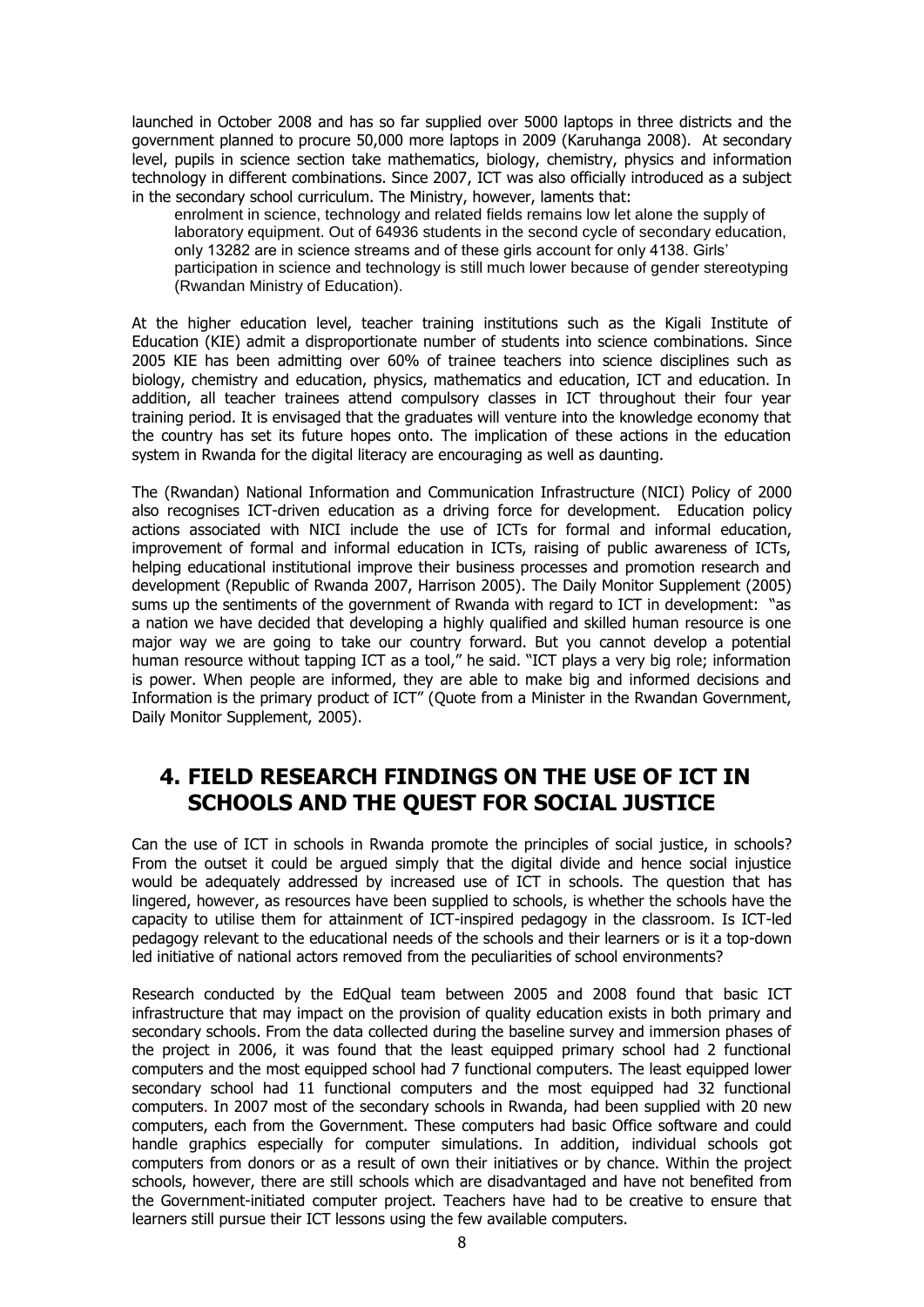The frequency of accessibility to computers by learners is varied. During the field survey in 2007 it was found that slightly above 52% of learners among the schools surveyed have access to computers for one hour per week. Below 30% of the respondents have accessibility of up to 3 hours a week and below 10% have access of less than 30 minutes in a week and once a month<sup>1</sup>. This implies that schools may be restricting learners to have easy access to the available computers or that schools may have restricted the use of computers to simple learning of ICT skills rather than using them as tools for learning other subjects or performing teaching and learning activities. In particular, most rural schools are the worst affected by this inequality in access to ICT resources.

The integration of schools in their immediate environments is one aspect of ensuring accessibility to ICT resources in schools. In interviews with schools administrations it was acknowledged that the Government encouraged schools to work with communities in the use of ICT. However, 50% of the schools surveyed in 2006 indicated that they were not able to allow the neighboring community to use the ICT resources in the schools. Reasons for this ranged from scarcity and vulnerability of computers, unreliability of Internet connection, costs for technical support and electricity. These reasons seemed universally valid for all schools in this survey. It is apparent, however, that schools were not in favour of connecting with the neighbouring communities especially if it had to do with facilitating accessibility to the school"s equipment. This may necessitate deliberate intervention by the state, particularly in encouraging income generation in schools as a drive towards self-sustenance and less reliance on public remittances from the state.

The building of a knowledge economy based on the potential of education systems requires close interaction between education actors who share in the values of the nation and the education system. Evidence from teacher training workshops in 2006, 2007 and 2008 as well as discussions with teachers during the monthly school visits, indicated that there was lack of collaboration and interaction between administrators and teachers in the use of ICT for administrative tasks and for teaching and learning. A number of administrators are possessive of the ICT resources and control accessibility to the computer labs to the detriment of use by learners and even some teachers. Data also indicates that the use of ICT for teaching is mainly limited to the teaching of ICT skills rather than as a tool for subject teaching and learning in mathematics and science. In this case, the full potential of ICT resources in schools has not been exploited by teachers and even learners.

The issue of participation and recognition of variety in the classroom emerged during the surveys. During focus group discussions with learners in project partner schools, it emerged that boys tend to be more exposed to the use of ICT outside school than girls, and therefore boys tend to be more involved in ICT-assisted lessons. This challenges the assertion by teachers that boys and girls participate equally in ICT assisted lessons. When asked whether boys and girls are equally motivated to use ICT, 71% of the teachers who use ICT in teaching and learning indicated that both sexes equally have the enthusiasm and motivation in using ICT in class.

The level of teacher professionalism in using ICT was raised and data from school visits in 2006 and 2007 reveal that the level of ICT skills among teachers, especially with regard to its use as a teaching and learning tool is low, notwithstanding government efforts to equip schools with computers and the short training given in ICT skills. By contrast, those teachers in NEPAD (New Partnership for Africa"s Development) e-schools were intensively trained as part of this demonstration project. In general, most of the teachers in Rwandan schools have this handicap, which might be a major contributory factor to the somewhat deflated enthusiasm in the mainstreaming of ICT use in the normal teaching and learning process.

Teacher and learner enthusiasm in the use of ICT in the classroom is high, and this could bolster the level of participation in classroom activities. Data collected since June 2007 indicates

<sup>-</sup><sup>1</sup> Eight students were picked from the participating classes in each school.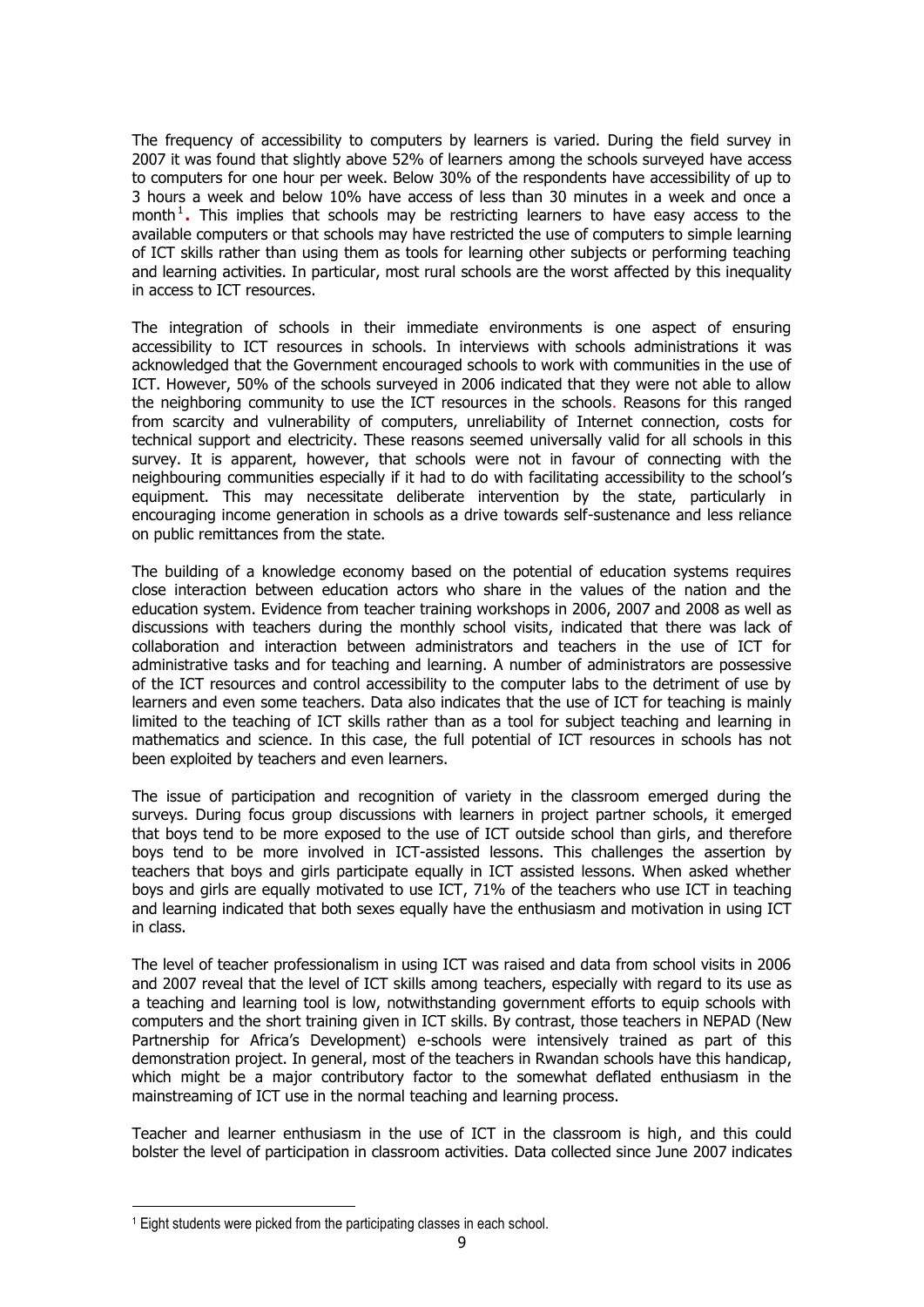that learners appreciate the use of computers for learning sciences (biology and mathematics):

"We use computer to research about different things"

"We learn much more, even some things the teacher does not tell you, you can learn through searching the computer"

"When the teacher draws something on chalkboard it is not the same as seeing the drawing on computer. He might forget some of the things but on computer we see everything"

"Using computers assists in discovering other things and this makes you curious to keep trying and in the end you learn much more"

"Computers help in keeping concentration on the subject and not doze off"

Teachers also appreciated the use of ICT in teaching sciences. A biology teacher was of the opinion that:

"If you plan well you can cover much in a shorter period. In the usual class it is difficult for us since students cannot see the diagrams/simulations and yet we do not have other teaching aids, so you have to teach a little every time, say the same lesson would take about 3 lessons, yet here it takes one lesson and that is ok."

A chemistry teacher was of the opinion that:

"When students are on a computer they feel interested and motivated. Secondly with experiments for example you are able to combine the lesson (theory) and practicals (experiments). When you go to the lab, students become more active and participate. In chemistry all lessons can be taught using computer since there are some experiments on Internet that can be downloaded. Normally chemistry is a science that requires doing experiments. In a situation where there are no labs using a computer can serve better."

Notwithstanding teacher motivation and enthusiasm in using ICT, classroom observation during the monthly visits showed that integration of ICT in regular teaching and learning was not done in almost all schools. In a few schools and rare cases where ICT was used, the teaching and learning was even more teacher-centered than could have been expected since less time was accorded for student participation in an ICT enabled class. This implies that the availability of ICT in schools may not necessarily lead to attainment of equality and equity in schools.

The use of digital materials supplied to schools was further investigated by focusing on the extent of utilisation of the e-Health Program in selected schools in Rwanda. The e-Health Program was designed to promote health literacy among school administrators, teachers, learners and the neighbouring communities with regard to HIV/AIDS, tuberculosis, malaria, sexuality, nutrition, condom use and reproductive health. It was found that five of the six schools surveyed had never used the e-Health materials to empower their learners, administrators and even the neighbouring communities on themes related to their daily livelihoods. This was happening amidst an acknowledgement that the digital divide can be addressed through employing digital tools at the school level.

The e-Health Program is found only in six NEPAD e-school Demo Project schools. Whereas the supply of the equipment narrowed the resource gap it, however, did not narrow the skills gap due to impediments within individual schools. Field research conducted in 2008, however, found that all the Rwandan e-schools were relatively conservative in the use of the e-Health Program. A discussion with a focused group of science teachers in the respective schools showed that these teachers did not use the software for purposes of promoting health literacy. It was also found that whereas all the six schools had the software on their servers only up to three of the twenty computers in each school could access the server thereby denying accessibility for a majority of teachers and learners to the health software. Two schools had never used the health point software and one school used it to supplement teaching content in science subjects, especially biology.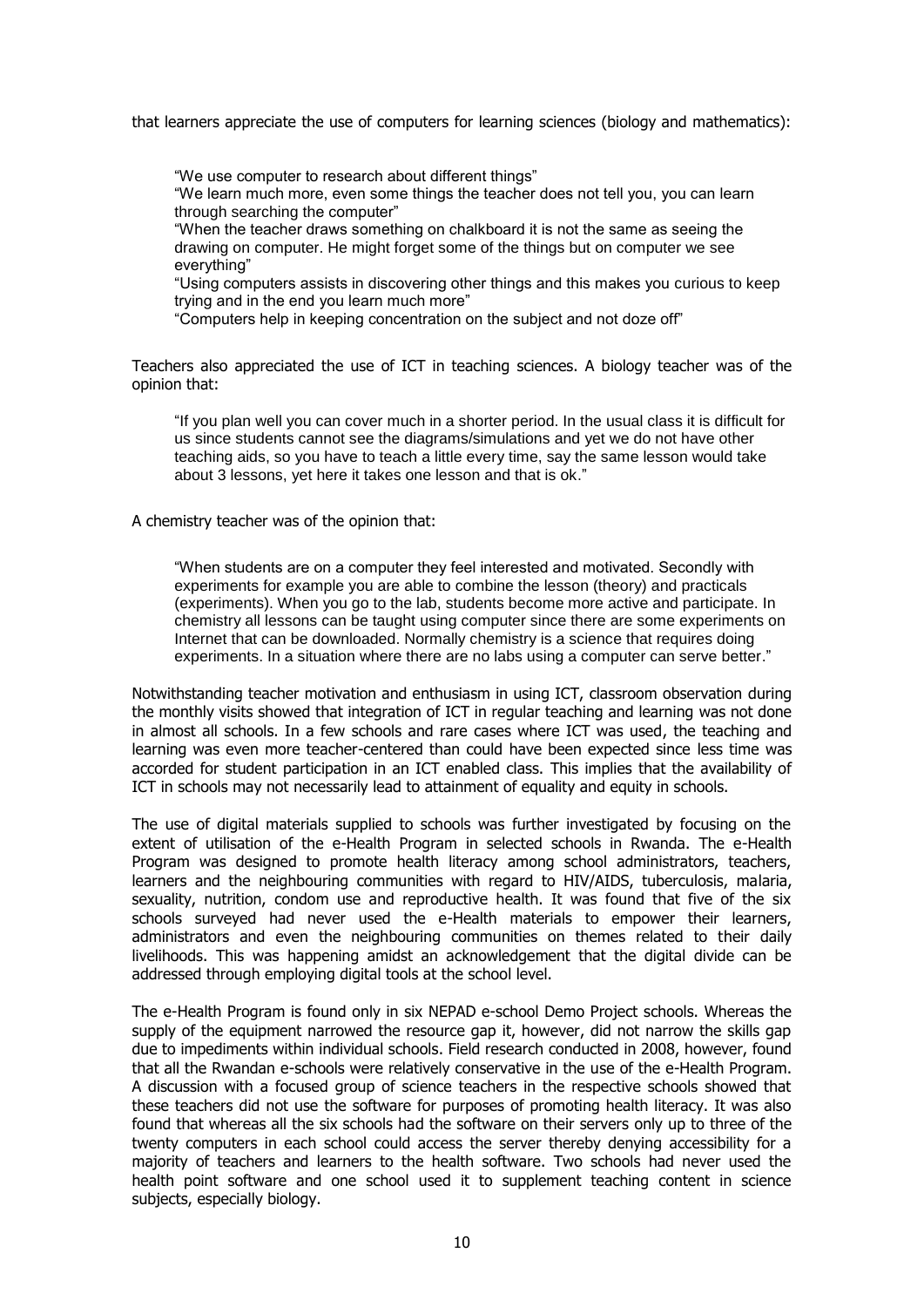An important element in the e-school project was the involvement of the neighbouring communities in using the ICT infrastructure for social activities as well as self-learning. During the baseline survey in 2007 and the field survey conducted in 2008, it was found that the neighbouring communities to all the NEPAD schools had not had a chance to utilise the eschool. This was contrary to the aim of the NEPAD secretariat of empowering communities where the schools were located, especially in the rural areas of Africa. Schools blocked accessibility to what they called "outsiders" ostensibly for "fear of damage to equipment and cutting down on the cost of electricity<sup>"2</sup>. Accessibility for learners was controlled by the school administration, normally twice a week. Teachers, however, have unlimited access to the computer lab, which is normally intensively used during break times and specific periods when the teachers do not have lessons to teach. The ICT champions in three boarding e-schools indicated that neither teachers nor learners were allowed into the schools computer labs on weekends. The increasing accessibility to computers outside school by teachers and learners could hence be attributed to the schools "policy" of disallowing accessibility on non-school days and hours.

Apart from failure to exploit the huge potential that the ICT equipment in schools provides, eschools have also been slow in exposing learners to the information contained in the e-Health Program. An evaluation of the program's digital content showed partly that it was designed and produced in South Africa and most probably influenced by a neo-liberal educational standpoint. The rationale for the program is not given, and little emerges in the program that connects the learners to their immediate social environments outside South Africa. There was hence an apparent sense of alienation on the side of frontline implementers at the school level. This is a definite cog in the wheel of efforts to use ICT to realise educational objectives.

Almost all teachers (93%) in all the Rwandan NEPAD schools surveyed in 2008 were of the view that some of the information contained in the health program was too lurid and that it would not be appropriate to expose learners to the stark facts of say reproductive health and HIV/AIDS transmission. This position was strongly held by a school in Southern Province. In fact, all learners in the school had not had the chance to use the programs at school. Even teachers found it a "waste of time" or "against cultural beliefs" to be seen sitting at a computer watching and listening to some "information that is not culturally sensitive". These sentiments point to the fact that digital content needs to be culturally sensitive and locally generated. The above sentiments concur with the arguments advanced by Heemskerk, Brink, Volman and Dam (2005) who argue that, "the issue of how to be considerate of different cultural values and taboos in the images used in a program is one of the more complex issues in the design of culturally sensitive educational materials". In essence, the digital divide could also be a consequence of such typical alienation caused by digital content designers.

# <span id="page-13-0"></span>**5. THE CHALLENGE OF THE DIGITAL DIVIDE FOR EDUCATION IN RWANDA**

The opportunities emanating from a proactive ICT policy framework in Rwanda provide a basis for attaining social justice and the efforts to narrow the digital divide in the country. The policy framework has had a downward effect on pedagogy in schools and hopefully on the traits displayed by teachers and learners in educational practice. It is presumed that government intervention into the social and economic status quo is crucial, especially in providing physical and human resources to attain the dimensions of redistribution, recognition and participation that form the crux of understanding social justice in emerging economies.

The education sector in Rwanda enjoys considerable political will and a supportive leadership in the design and implementation of programs for mainstreaming of ICT in schools. Political will is buttressed by a declarative national aspiration expressed in the Vision 2020 that identifies ICT as a crosscutting issue in all sectors and in particular the pillar of human resource development. This has seen the formulation of forward-looking proactive policies in the Ministry of Education and implementation of schools-based ICT projects.

-

<sup>2</sup> Field Notes and Data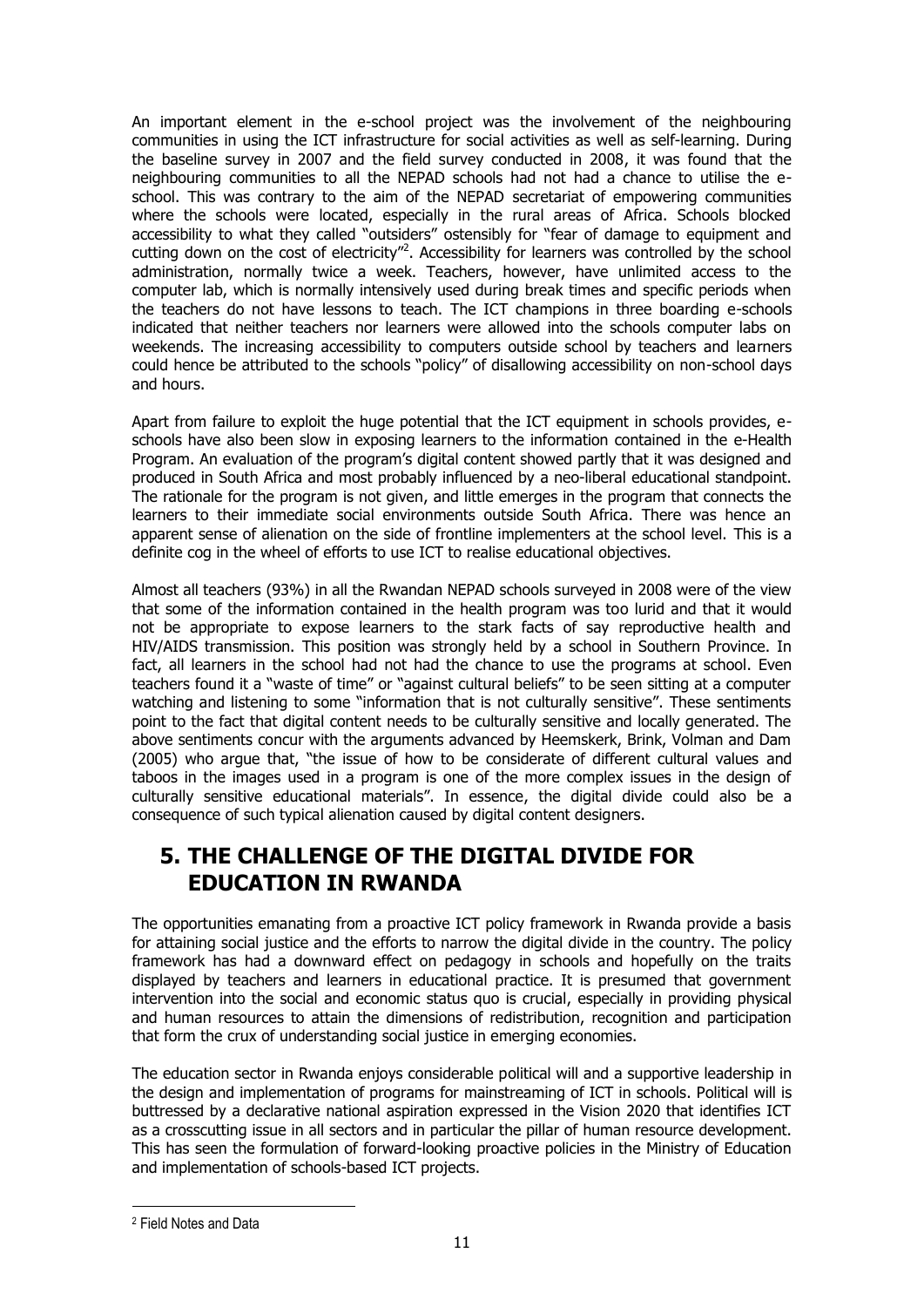Teachers and learners in Rwanda are generally very receptive of ICT ideas and innovations. This has facilitated the introduction of computers in schools and the teaching and learning of basic computer skills. During the annual EdQual teacher training workshops, teachers exhibited ambition and motivation in learning new concepts and familiarising themselves with new innovations and techniques of using ICT in the teaching and learning of mathematics and science. The learners" enthusiasm was exhibited during the monthly observations in schools by EdQual researchers. Most notable was the eagerness to use computers to solve mathematical problems and use simulations in the science especially chemistry, physics and biology. Tapping the motivation and enthusiasm today would herald a new era towards building capacity to narrow the gaps that exist in the use of ICT in various sectors of the economy.

Informal out-of-school learning is a prominent feature of ICT use in education in Rwanda though it has gone unrecognised in the design of school curricula and continuous professional development of teachers. Teachers' and learners' enthusiasm in ICT use was primarily exhibited by the frequency of computer use outside school. Learners were especially outgoing in accessing computers with 79% having used computers outside school for various activities including reading about sports, sending and reading emails, reading news on the Internet, listening and searching for music, playing games, watching films, and looking for information concerning schoolwork. Asked where they access the Internet, the vast majority (90%) of young people indicated that they accessed it in Internet cafes (for day school learners, and during holidays for boarding school learners). The ability of learners to have a higher accessibility to computers outside schools emerged as an obvious challenge to schools to rethink their policies towards ICT use inside schools.

The dimensions of social recognition and participation arising from out-of-school learning emerged with an inquiry into gender and rural differences in the use of ICTs outside school and the potential for exacerbating the digital divide. In interviews carried out with teachers and students in 2008, it was observed that learners from rural areas and particularly girls in the urban areas may be at a disadvantage when it comes to acquiring ICT skills informally. This can be illustrated by the following quote:

Some learners have computers from home and know something, others come from the village and have never seen the computer; the computer is like an animal to them. So you have to treat these differently, you have to start from scratch...so this is not only a gender thing but what experience one has had.' Interview with teacher

Also from an interview with students, one of the girls explained why some boys may be better with computers than girls:

Student: Boys usually do better on the computer, the practical part… Interviewer: Where do boys learn this? Student: Boys interact with other people or go to internet cafes, whereas girls are usually at home.

It should be explained here that in most homes in Rwanda it is a common feature for girls to stay at home and take care of household chores while boys may be free to spend time outside the home. It would not be uncommon to find that among families who own computers boys will have more access to use the computer. This raises issues of inequalities amongst young people and the different ICT knowledge and skills that they bring into the classrooms and how this impacts on their learning.

The Rwandan ICT in education scenario faces considerable challenges which might impinge on the ability to address the digital divide as well as realise social justice in education. First and foremost, accessibility and use of computers in schools in Rwanda is hampered by a variety of factors. Schools generally complain that equipping schools with computers and other ICTs is costly and no individual school can do it alone. Furthermore, the cost of maintaining the equipment, even for donated equipment, is usually transferred to the schools themselves. This has led some schools to restrict student access to the computers in order to "protect" them (computers).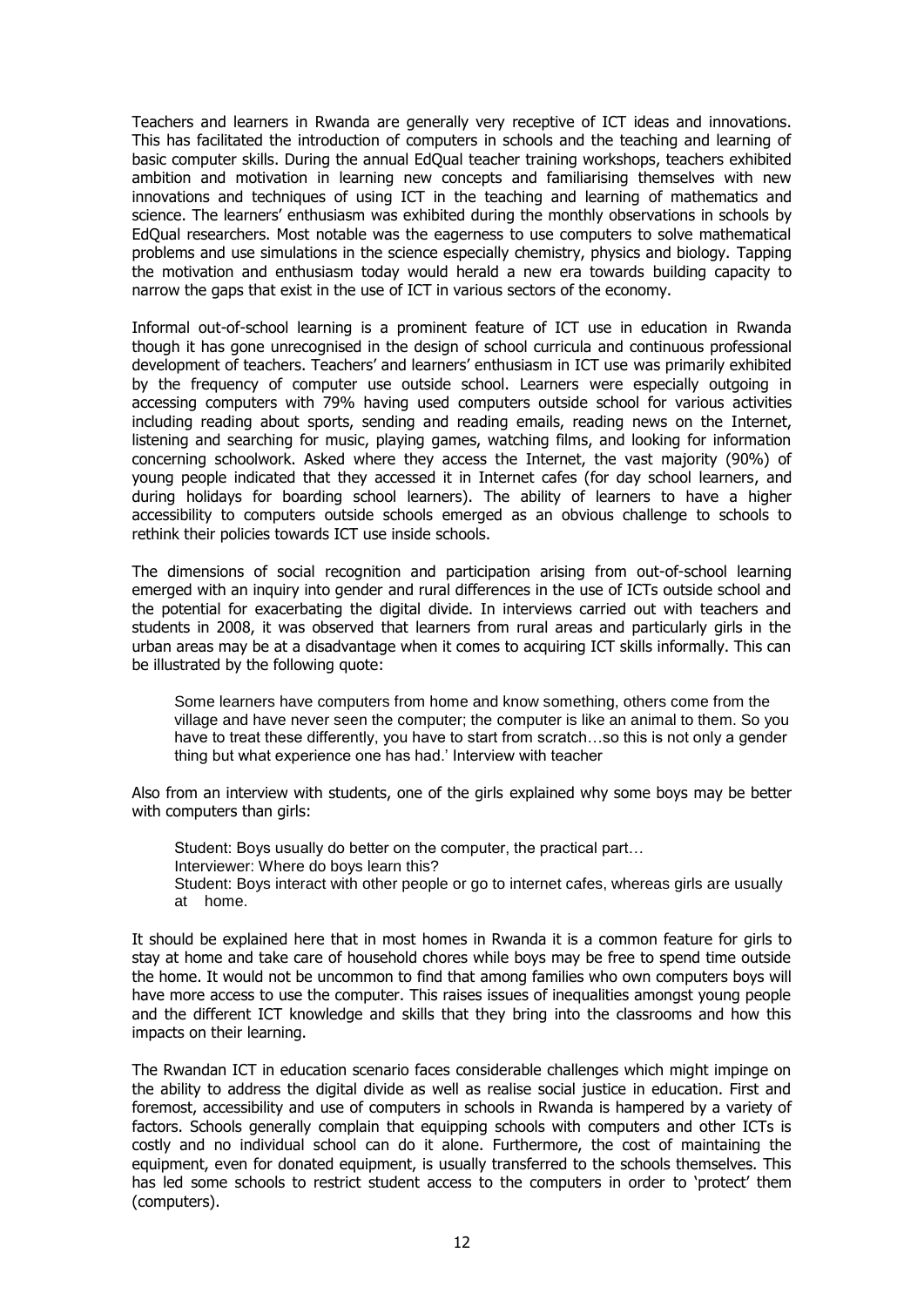A conspicuously observable factor in the challenges of ICT usage in schools is the problem of overcrowding in computer labs. In the partner schools surveyed it was found that five students share a computer during class sessions. This was evident in government supported schools. Some private schools had a ratio of 1:2 during class sessions.

Though the Internet has been eulogised as a window to the world, a majority of Rwandan schools lack Internet connectivity; either due to lack of resources to connect or lack of electricity to power the computers. An extreme case of the need for Internet connectivity, however, was demonstrated by the management of one of the secondary schools in Southern Province. The school decided to locate its 20 computers at the shopping centre 5 kilometres away. It also employed a security guard to protect the equipment. Its 351 students and 14 teachers take shifts to use the equipment to meet their educational needs. Notwithstanding the distance from the school, students and teachers were enthusiastic about using the equipment just like their urban counterparts.

The challenge for Rwanda is not availability of ICT equipment. The country needs to invest more resources in capacity building targeted at acquiring relevant ICT skills and using the skills to materialise the integration of ICT in the educational administrative and pedagogical processes. So far, ICT teaching in schools is limited to the basics of using a computer as a clerical tool and not necessarily as a tool for teaching and learning. A few resourced schools in Kigali and a couple of NEPAD e-schools, however, have tried to integrate ICT in the normal teaching and learning processes. This indicates that there is a need to move beyond physical resource distribution to schools.

There is evident high turnover of teachers, either leaving the teaching profession or changing schools especially from public to private schools. This phenomenon has inconvenienced a number of schools that spent their resources in training such teachers in the use of ICT for teaching and learning. As a result, teachers tend to be overworked in the face of limited ICT facilities in schools.

There is a tendency to generalise the learners" use of ICT in the classrooms. Teachers indicated that there was no difference in ICT use between boys and girls. This, however, poses problems due to the fact that there is an apparent discrepancy in exposure to ICT resources between boys and girls. Most critical is that rural learners were more disadvantaged as a result of cost and energy factors. The issue of the digital divide and realisation of social justice therefore remains pertinent as the country moves further into attaining knowledge society status.

# <span id="page-15-0"></span>**6. CONCLUDING REMARKS**

The digital divide in Rwanda is real. With a sizeable proportion of the population being digitally illiterate the country needs to invest in the basics of literacy and numeracy in order to grow a culture that would appreciate the potency of science, mathematics and technology. This would serve as a foundation for further investments in the ICT domain that would catapult the economy into the modern digital age. Schools serve as a pinpoint for the realisation of the country"s dreams and it is vital that the youth be deliberately focused on. The opportunities identified above would also serve as challenges especially with a view to their sustainability over time.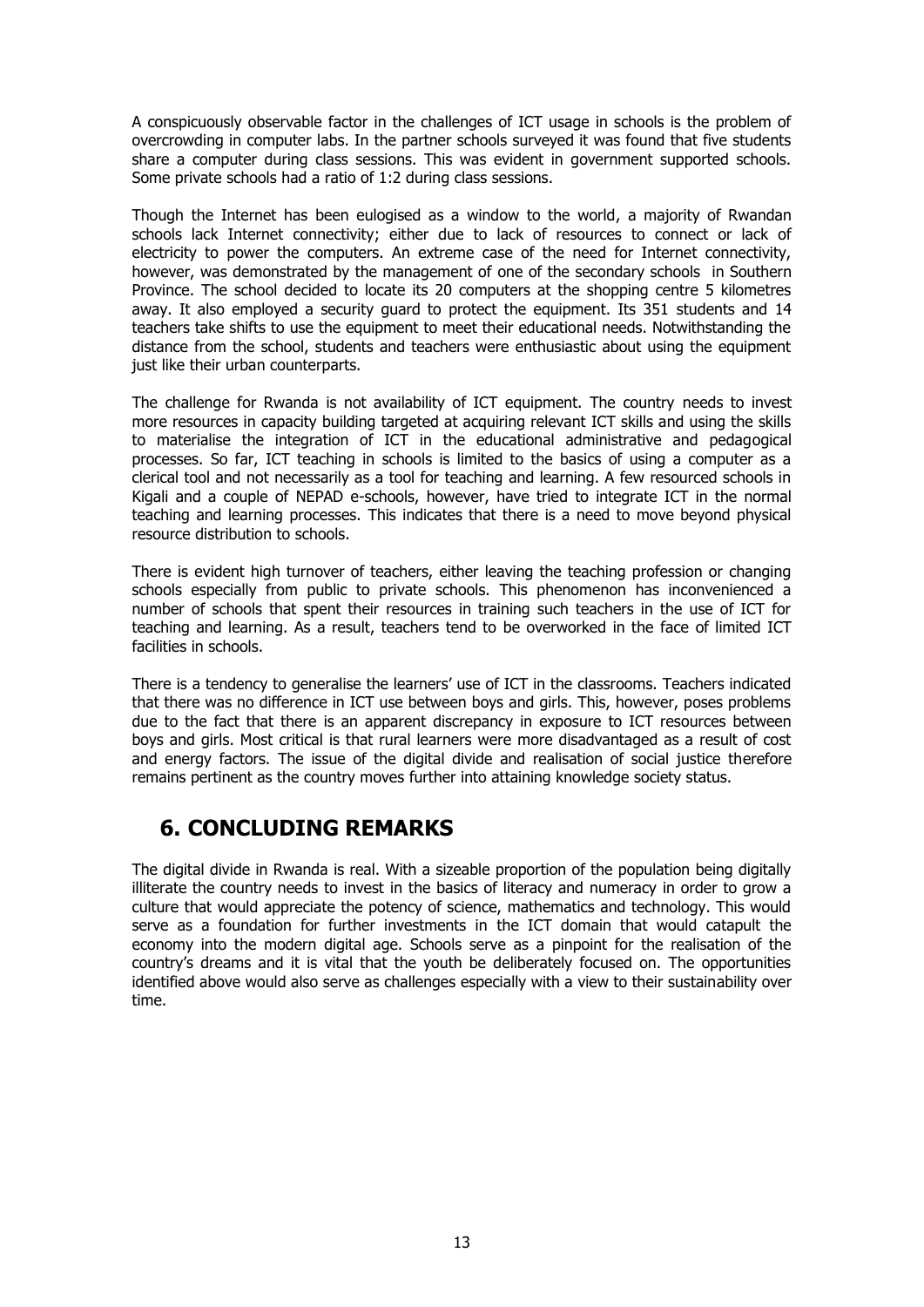#### <span id="page-16-0"></span>**REFERENCES**

- Belden, A. (2004). Bridging the Digital Divide In Third World Countries (online) http://student.plattsburg.edu/beld2195.project.ppt
- CIA (2009). The World Fact Book [online] [https://www.cia.gov/library/publications/the-world](https://www.cia.gov/library/publications/the-world-factbook/geos/ch.html#Comm)[factbook/geos/ch.html#Comm.](https://www.cia.gov/library/publications/the-world-factbook/geos/ch.html#Comm) [Accessed 25<sup>th</sup> May 2009]
- Cisco (2006). Bridging the Gender Digital Divide. Cisco Systems Inc,  $p.2$  [online] http://www.google.co.ke/search?sourceid=navclient&aq=0h&oq=cisco+&ie=UTF-8&rlz=1T4HPNN\_enKE316KE316&q=cisco+2006+bridging+gender+digital+divide
- Daily Monitor Supplement (2005). Rwanda's Economy: Rwanda's ICT Sector Provides a Knowledge-Based Economy. September 19<sup>th</sup> 2005 (online). http://www.monitor.co.ug/artman/publish/special\_rwandas-

economy/Rwanda\_s\_ICT\_sector\_provides\_a\_knowledge-based\_economy\_46086.shtml

Derbysire, H. (2003). Gender issues in the use of computers in education in Africa. London, Imfundo, DFID

- Farrel, G. (2007). ICT in Education in Rwanda. A Survey of ICT and Education in Africa. A Rwanda Country Report. Infodev.
- Fraser, N. (2001). Social Justice in the Knowledge Society: Redistribution, Recognition and Participation. Heinrich Boll Stiftung
- Harrison, B., (2005). Information Communication Technology Policy in Rwanda, [online] [http://ocw.mit.edu/NR/rdonlyres/Foreign-Languages-and-Literatures/21F-034Fall-](http://ocw.mit.edu/NR/rdonlyres/Foreign-Languages-and-Literatures/21F-034Fall-2005/AACA1B19-AA39-4E20-9973-DD8AC5CF958B/0/ictrwanda.pdf)[2005/AACA1B19-AA39-4E20-9973-DD8AC5CF958B/0/ictrwanda.pdf](http://ocw.mit.edu/NR/rdonlyres/Foreign-Languages-and-Literatures/21F-034Fall-2005/AACA1B19-AA39-4E20-9973-DD8AC5CF958B/0/ictrwanda.pdf) [Accessed 23rd November 2009]
- Heemskerk, I., Brink, A., Volman, M., and Dam, G. (2005). Inclusiveness and ICT in Education: A focus on gender, ethnicity and social class, Journal of Computer aided Learning 21, pp. 1-16
- Huye, S., and Sikoska, T. (2003). Overcoming the Gender Digital Divide: Understanding ICTs and their Potential for the Empowerment of Women. Instraw Research Paper Series No. 1, p. 1-34.
- Kennedy, T; Wellman B.; Klement, K. (2003). Gendering the Digital Divide. IT and Society, Vol. 1 Issue 5, Summer 2003, p. 72-96
- Lenhart, A. (2003). The Ever Shifting Internet Population: A new look at Internet access and the digitgal divide. [online] Washington: Pew Internet and American Life Project. [http://www.pewinternet.org/~/media/Files/Reports/2003/PIP\\_Shifting\\_Net\\_Pop\\_Report](http://www.pewinternet.org/~/media/Files/Reports/2003/PIP_Shifting_Net_Pop_Report.pdf.pdf) [.pdf.pdf.](http://www.pewinternet.org/~/media/Files/Reports/2003/PIP_Shifting_Net_Pop_Report.pdf.pdf) [Accessed 25th May 2009]
- [Mehra, B.;](http://en.wikipedia.org/wiki/Bharat_Mehra) [Merkel, C. ;](http://en.wikipedia.org/w/index.php?title=Cecelia_Merkel&action=edit&redlink=1) [Bishop, A. P.](http://en.wikipedia.org/w/index.php?title=Ann_P._Bishop&action=edit&redlink=1) (2004). "The Internet for empowerment of minority and marginalized users", [New Media and Society](http://en.wikipedia.org/w/index.php?title=New_Media_and_Society&action=edit&redlink=1) 6: 781-802
- Mottin-Sylla,M.H. (2004). The Gender Digital Divide in Francophone Africa. A Harsh Reality (*Africa Environment* online journal) [http://www.famafrique.org/regentic/indifract/africa\\_gender\\_divide+en.pdf](http://www.famafrique.org/regentic/indifract/africa_gender_divide+en.pdf)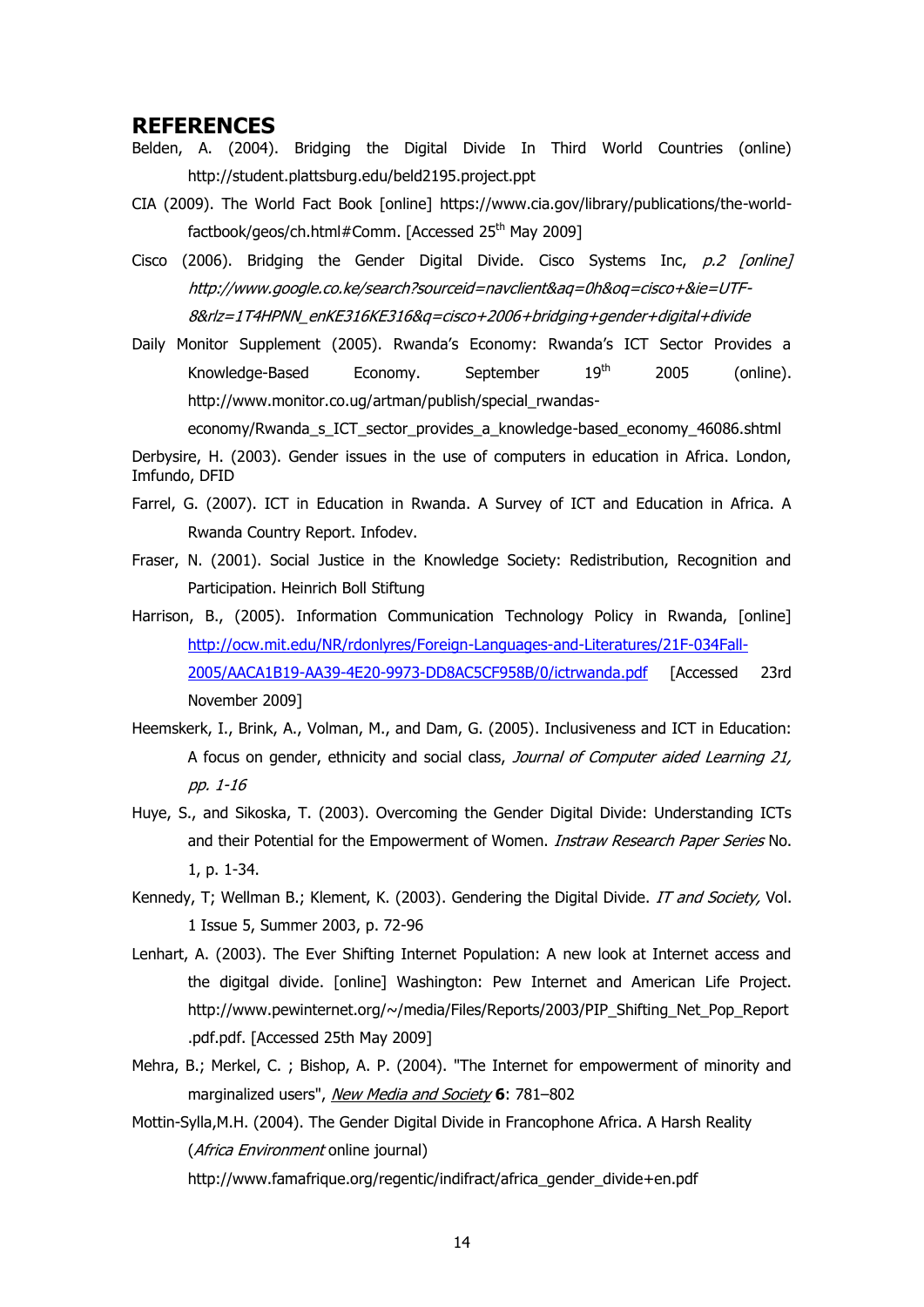Republic of Rwanda (2007). ICT Policy, Rwanda Development Board, [online] [http://www.rita.gov.rw/spip.php?article17&var\\_recherche=nici%20policy%20education](http://www.rita.gov.rw/spip.php?article17&var_recherche=nici%20policy%20education) [Accessed 23<sup>rd</sup> November 2009]

Republic of Rwanda (2005). NICI Plan II. Kigali, Rwanda Development Board

Rwandan Ministry of Education (2006) http:www.mineduc.gov.rw

- Rwandan Ministry of Education (2008). Ministry of Education, Strategic Issues Paper. Kigali, Ministry of Education
- Selwyn, N. and Facer, K (2007). Beyond the Digital Divide, Rethinking digital inclusion in the 21st Century. Bristol. Futurelab

Selwyn, N, Gorard, S, and Williams, S (2001) Digital Divide or Digital Opportunity? The Role of Technology in Overcoming Social Exclusion in U.S Education. Educational Policy, Vol. 15 No.2, May 2001 258-277

[Servon, L.](http://en.wikipedia.org/w/index.php?title=Lisa_Servon&action=edit&redlink=1) (2002). Bridging the Digital Divide: Technology, Community, and Public Policy, Malden, MA: Blackwell

Spencer, J The Growth of Chinese Internet Market [online].

[http://www.chinasearchads.com/articles/Growth.htm.](http://www.chinasearchads.com/articles/Growth.htm) [Accessed 25th May 2009]

- Statistics Canada (2008) Canadian Internet Use Survey [online] [http://www.statcan.gc.ca/daily](http://www.statcan.gc.ca/daily-quotidien/080612/dq080612b-eng.htm)[quotidien/080612/dq080612b-eng.htm.](http://www.statcan.gc.ca/daily-quotidien/080612/dq080612b-eng.htm) [Accessed on 25th May 2009]
- Karuhanga, J. (2008). Kagame Launches One Laptop Per Child. In The New Times 2<sup>nd</sup> October 2008, [Online} <http://allafrica.com/stories/200810020292.html> [Accessed 23rd November 2009]

UNICEF (2007). Rwanda basic country statistics [online].

[http://www.unicef.org/infobycountry/rwanda\\_statistics.html.](http://www.unicef.org/infobycountry/rwanda_statistics.html) [Last retrieved 05.06.2009]

- United Nations Development Program/UNIFEM (2004). Bridging the Gender Digital Divide. A Report on Gender and ICT in Central and Eastern Europe and the Commonwealth of Independent States. Bratislava, UNDP
- Wajcman J and Pham Lob, L. (2006). The Gender Dimension of ICTs: Case Studies from Australia, the UK, and Vietnam, [online].

[http://web.worldbank.org/WBSITE/EXTERNAL/TOPICS/EXTGENDER/0,,contentMDK:207](http://web.worldbank.org/WBSITE/EXTERNAL/TOPICS/EXTGENDER/0,,contentMDK:20767814~isCURL:Y~menuPK:521303~pagePK:210058~piPK:210062~theSitePK:336868,00.html) [67814~isCURL:Y~menuPK:521303~pagePK:210058~piPK:210062~theSitePK:336868,0](http://web.worldbank.org/WBSITE/EXTERNAL/TOPICS/EXTGENDER/0,,contentMDK:20767814~isCURL:Y~menuPK:521303~pagePK:210058~piPK:210062~theSitePK:336868,00.html) [0.html](http://web.worldbank.org/WBSITE/EXTERNAL/TOPICS/EXTGENDER/0,,contentMDK:20767814~isCURL:Y~menuPK:521303~pagePK:210058~piPK:210062~theSitePK:336868,00.html) [Accessed 25th May 2009]

World Summit on the Information Society (2005). What is the State of ICT Access Around the World at A Glance [online].

[http://www.itu.int/wsis/tunis/newsroom/stats/index\\_print.html](http://www.itu.int/wsis/tunis/newsroom/stats/index_print.html) [Accessed 5th May 2009]